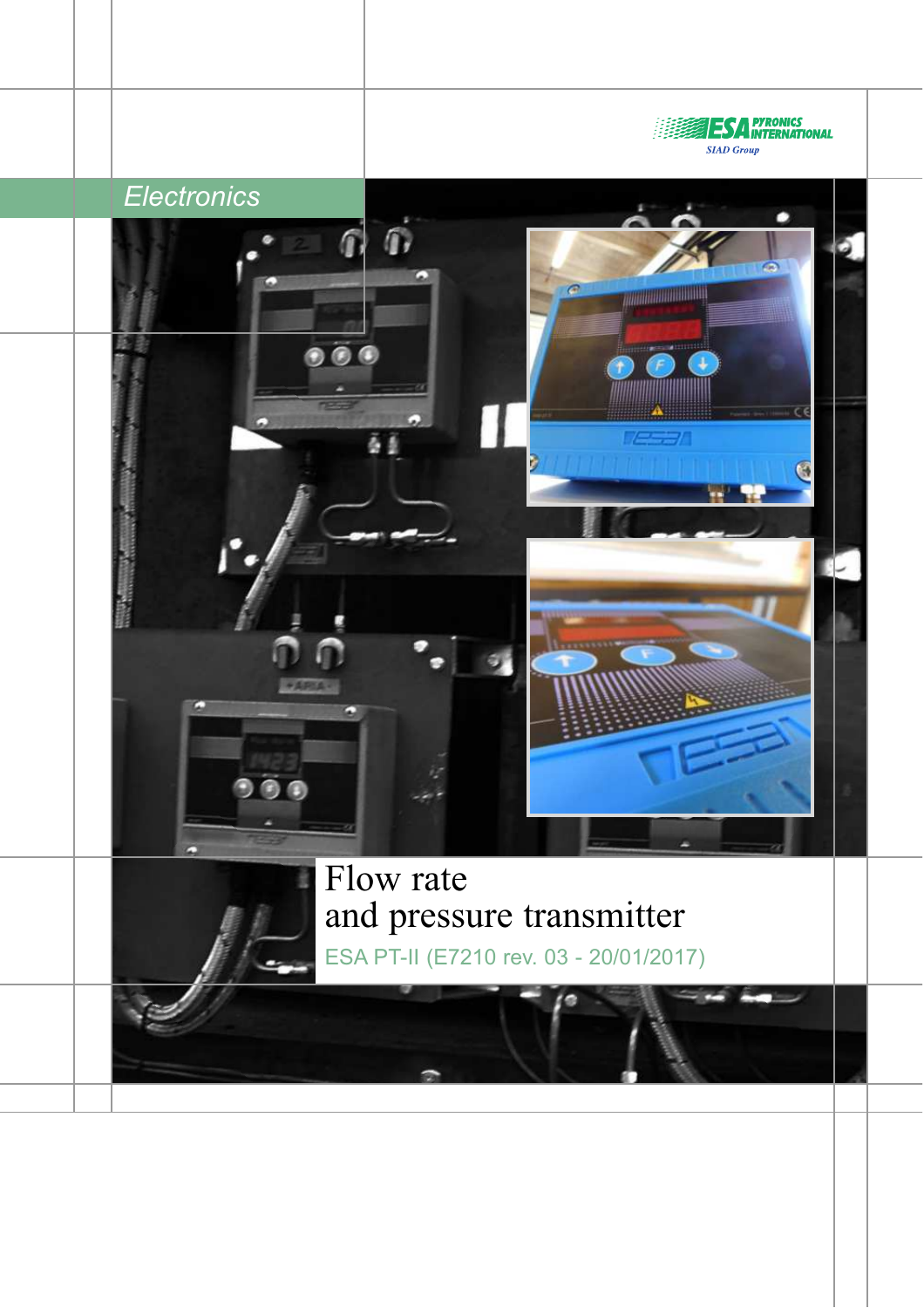## **GENERAL WARNINGS:**



**1 -** All installation, maintenance, ignition and setting must be performed by qualified staff, respecting the norms present at the time and place of the installation.

**2 -** To avoid damage to people and things, it is essential to observe all the points indicated in this handbook. The reported indications do not exonerate the Client/User from observing general or specific laws concerning accidents and environmental safeguarding.

**3 -** The operator must wear proper DPI clothing (shoes, helmets...) and respect the general safety, prevention and precaution norms.

**4 -** To avoid the risks of burns or high voltage electrocution, the operator must avoid all contact with the burner and its control devices during the ignition phase and while it is running at high temperatures.

**5 -** All ordinary and extraordinary maintenance must be performed when the system is stopped.

**6 -** To assure correct and safe use of the combustion plant, it is of extreme importance that the contents of this document be brought to the attention of and be meticulously observed by all personnel in charge of controlling and working the devices.

**7 -** The functioning of a combustion plant can be dangerous and cause injuries to persons or damage to equipment. Every burner must be provided with certified combustion safety and supervision devices.

**8 -** The burner must be installed correctly to prevent any type of accidental/undesired heat transmission from the flame to the operator or the equipment.

**9 -** The performances indicated in this technical document regarding the range of products are a result of experimental tests carried out at ESA-PYRONICS. The tests have been performed using ignition systems, flame detectors and supervisors developed by ESA-PYRONICS. The respect of the above mentioned functioning conditions cannot be guaranteed if equipment, which is not present in the ESA-PYRONICS catalogue, is used.

**DISPOSAL:**



To dispose of the product, abide by the local legislations regarding it.

## **GENERAL NOTES:**

■ In accordance to the internal policy of constant quality improvement, ESA-PYRONICS reserves the right to modify the technical characteristics of the present document at any time and without warning.

■ It is possible to download technical sheets which have been updated to the latest revision from the **www.esapyronics.com** website.

■ The products manufactured by ESA-PYRONICS have been created in conformity to the **UNI EN 746- 2:2010** Norms: Equipment for industrial thermal process - Part 2: Safety requirements for combustion and the movement and treatment of combustible elements. This norm is in harmony with the Machine Directive **2006/42/CE**. It is certified that the products in question respect all the requirements prescribed by the above mentioned Norms and Directives.

■ Certified in conformity with the **UNI EN ISO 9001** Norm by DNV GL.

## **CERTIFICATIONS:**

ESA PT-II is patented with no. 1268539, also complies with the European Union Directives: 2014/35 / EU Low Voltage Directive, 2014/30 / EU Electromagnetic Compatibility Directive (EMC), EN 61010-1: 2010-10 Safety requirements for electrical measuring devices , Control and laboratory use. Part 1: General requirements. EN 61326-1: 2006 Electrical measuring, control and laboratory electrical equipment. Electromagnetic compatibility requirements. Part 1: general requirements. 2011/65 / EU - RoHS Restrictions on Hazardous Substances.

The products conform to the requests for the Euroasia market (Russia, Belarus and Kazakhstan).

# **ASSISTANCE/CONTACTS:**



**International Sales:**

**Headquarters:** Esa S.p.A. Via Enrico Fermi 40 24035 Curno (BG) - Italy Tel +39.035.6227411 Fax +39.035.6227499 **esa@esacombustion.it**

Pyronics International s.a. Zoning Industriel, 4ème rue B-6040 Jumet - Belgium Tel +32.71.256970 Fax +32.71.256979 **marketing@pyronics.be**

**www.esapyronics.com**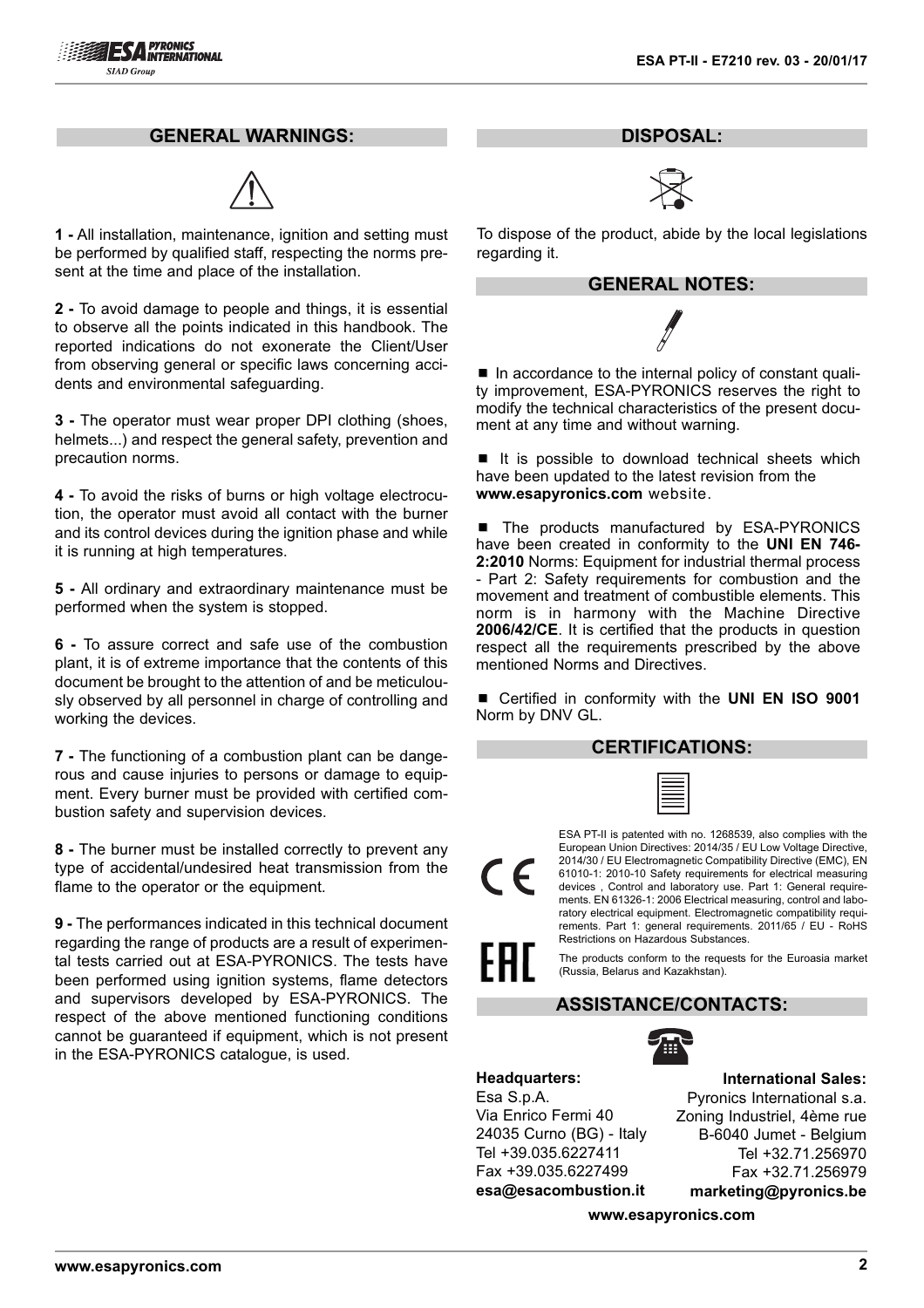ESA PT-II is a displaying, transmitting and field-totalizing instrument, a microprocessor-operated transducer-receiver of positive or negative differential pressures as well as a transmitter of current signals which can be sent through a double-wire connection to other remote devices such as electronic pressure or flow rate regulators, electronic pressure switches, pressure or flow rate indicators, flow rate totalizers, recorders, and so on.

## **APPLICATIONS**

■Differential pressure indicator  $Δp$  air and  $Δp$  gas.

■ Temperature indicator (°C or °F), differential pressure (mbar or mmH2O, or Pa, or inch WC), flow (Nm3/h or cfm), and transmitted signal (mA).

■ Current signal transmitter (0÷20 mA, 4÷20 mA) proportional to pressure or flow rate.

■ Flow meter with temperature and pressure compensation.

■ Resettable totalizer.

## **CHARACTERISTICS**

#### **GENERAL:**

| 115 or 230 Vac ±10%                                       |
|-----------------------------------------------------------|
| 50/60 Hz                                                  |
| 7 VA                                                      |
| $0+60$ °C                                                 |
| $-20+80$ °C                                               |
| IP <sub>54</sub>                                          |
| vertical via M4 threaded holes                            |
| not suitable for explosive                                |
| and corrosive environment                                 |
| 180x150x80 mm                                             |
| 1300 a                                                    |
| ■ Serial communication interface:<br><b>RS-485 2 wire</b> |
| (max 32 units) can be expanded up to 254 units            |
| Serial communication protocol:<br>Modbus-RTU              |
| Flow rate temperature compensation:<br>available          |
|                                                           |

#### **INPUTS**

■ Differential pressure sensors: 0÷100 mbar 0÷300 mbar, -10÷10 mmH2O, -50÷50 mmH2O -100÷100 mmH2O, 0÷10 mmH2O, 0÷50 mmH2O

0÷100 mmH2O ■ Maximum relative pressure: 300 or 500 mbar

depending on model (see sensor)

- Pressure input connection: copper pipe union Ø 6X4
- **Pressure input connection accessory:** copper pipe union Ø 8X6
- Temperature sensor:  $J 0 \div 800^{\circ}C (\pm 4^{\circ}C)$ K 0÷1250°C (± 6,5°C)
- "Cold" junction compensation:  $0 \div 60^{\circ}$ C
- Optional analogue input signal (\*): 0÷20 mA or  $4 + 20$  mA (RL 150 W)
- \* Not available if there is no EXP.C expansion card





## **OUTPUTS**

Analogue output signal:  $0+20$  mA or  $4+20$  mA (RL max 250 Ω) centre scale 12 mA available with null input signal ■ Optional digital output signal (\*): relay (NO) with maximum load 3A @230V cosφ=0,5

\* Not available if there is no EXP.C expansion card.

## **DISPLAY**

■ Upper display: 8 digit alphanumeric. Height 0.2" Colour: red ■ Lower display: 4 digit x 7 segment LED. Height 0.5" Colour: red ■ Luminosity: adjustable from 13% to 100%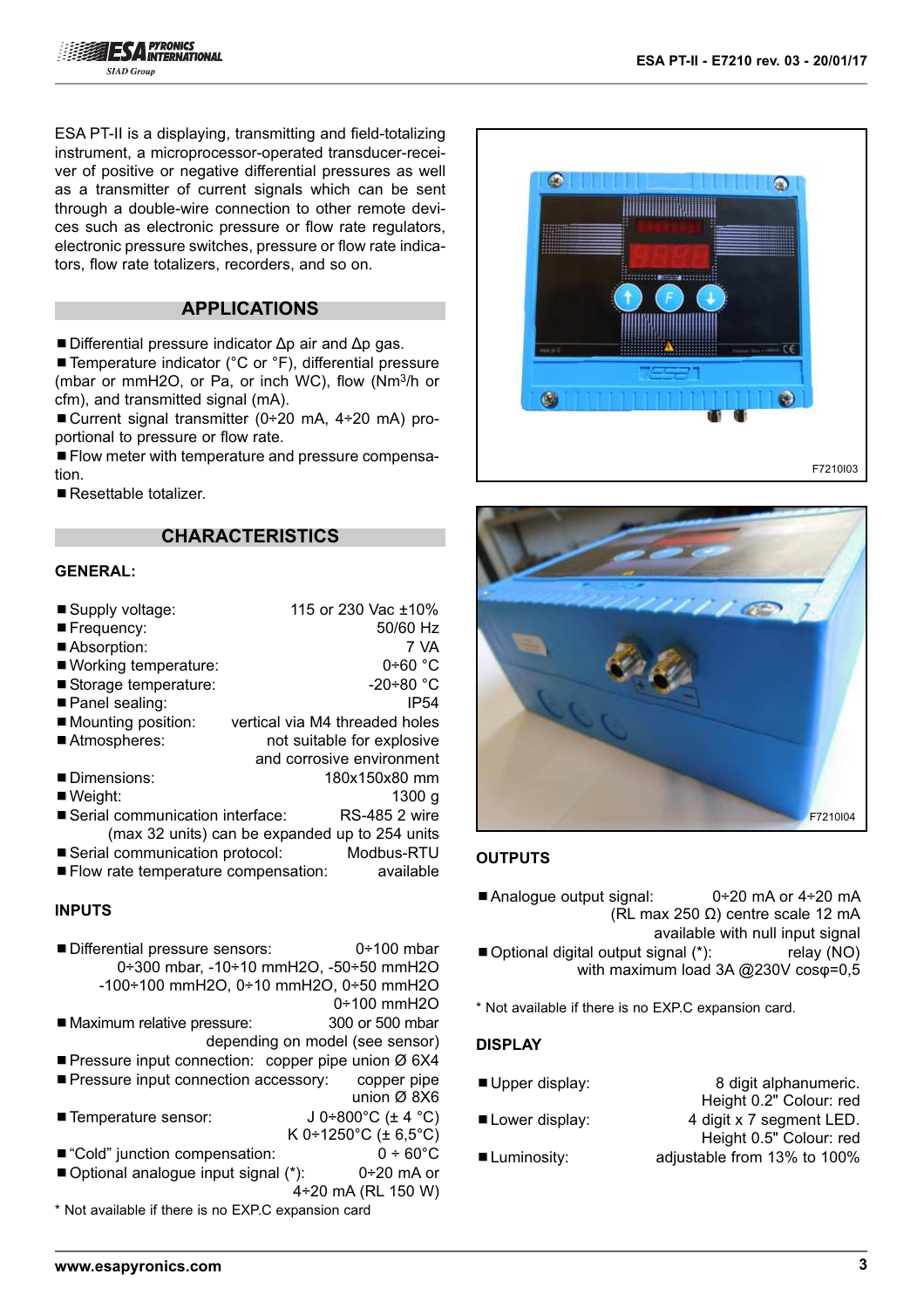# **SENSOR CHARACTERISTICS**

Five different versions of ESA PT-II are available, according to the pressure range required.

The main features of the different versions are listed below:

| ESA PT-II 0÷100 mbar (type A):                                                                        |                                                                                                        |  |  |
|-------------------------------------------------------------------------------------------------------|--------------------------------------------------------------------------------------------------------|--|--|
| Nominal span                                                                                          | $0 \div 100$ mbar                                                                                      |  |  |
| Minimum span                                                                                          | $0 \div 5$ mbar                                                                                        |  |  |
| Input maximum relative pressure                                                                       | 500 mbar                                                                                               |  |  |
| Maximum differential pressure between the two inputs                                                  | 500 mbar                                                                                               |  |  |
| Accuracy of reading:<br>range $0 \div 10$ mbar<br>range $10 \div 25$ mbar<br>range $25 \div 100$ mbar | $<$ 1% F.S.<br>$\pm$ 0.1 mbar $\pm$ 1 digit<br>$\pm$ 0.25 mbar $\pm$ 1 digit<br>$± 1$ mbar $± 1$ digit |  |  |

# **DESCRIPTION**

ESA PT-II can be driven by any measuring instrument (calibrated flange, Annubar, relative pressure point) which produces a differential pressure between start and full scale. The differential pressure sensor is the main input for the measurement, the temperature probe allows automatic compensation of the flow values at the temperature of

fluid exercise; the instrument can also receive the value of the fluid pressure from another transmitter via the optional EXP-C card and automatically compensate the flow measurement. The temperature and compensation pressure values can also be sent via the serial line via the supervisor. It is also possible to transmit the measurement results to a remote device both by a current signal and by an RS-485 serial line.

Moreover, if the optional EXP.C card is present, the instrument makes available a digital output that is activated when the totalized flow reaches a predetermined value.

During normal operation the instrument shows on the upper display (8-digit alphanumeric) the name of the physical quantity that the operator is examining, while on the lower display (4-digit numeric) the value of the quantity under test is displayed.

The following quantities can be displayed:

■ Differential or relative pressure (mbar or mmH2O, or Pa, or incWC)

- Instant flow rate ( $Nm^3/h$  or cfm)
- $\blacksquare$  Total flow rate (Nm<sup>3</sup>/h or cfm)
- Fluid temperature ( $°C$  or  $°F$ )
- Optional input current (mA)
- Fluid pressure (mbar or mmH2O)
- Transmitted equivalent current (mA)

The instrument also has the characteristic of being programmable to be configured according to the needs of each user. By activating the programming mode it is possible to directly access the user-selectable parameters setting functions; these functions also allow:

■ To set the values concerning the measuring of the instant flow rate and to either enable or disable temperature and pressure compensations.

■ To select the quantity (differential pressure or instant flow rate) associated with the current signal or specific signal.

■ To set pressure and instant flow rate values associated with the maximum (20 mA) and minimum (4 or 0 mA) value of the transmitted current signal.

- To select parameters for serial communication.
- Select the unity of measure of the quantities.

The instrument can operate in two different modes: ■Automatic mode (Automode): that is in steady state mode.

■ Programming mode (Program.): that is parameter setting mode.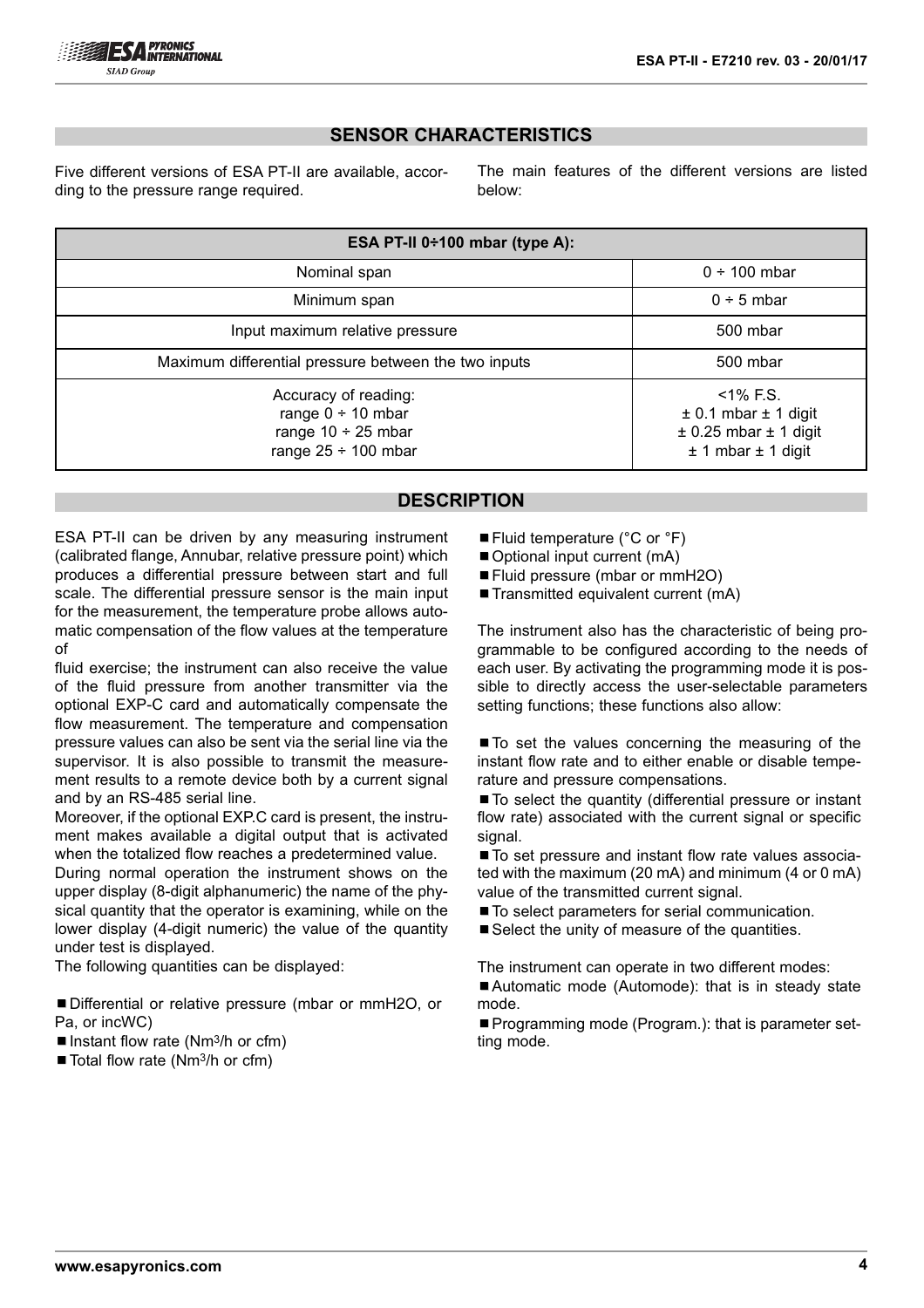| ESA PT-II $0\div 300$ mbar (type B):                                                                  |                                                                                                    |  |  |
|-------------------------------------------------------------------------------------------------------|----------------------------------------------------------------------------------------------------|--|--|
| Nominal span                                                                                          | $0 ÷ 300$ mbar                                                                                     |  |  |
| Minimum span                                                                                          | $0 \div 20$ mbar                                                                                   |  |  |
| Input maximum relative pressure                                                                       | 500 mbar                                                                                           |  |  |
| Maximum differential pressure between the two inputs                                                  | 500 mbar                                                                                           |  |  |
| Accuracy of reading:<br>range $0 \div 20$ mbar<br>range $20 \div 50$ mbar<br>range $50 \div 300$ mbar | $<$ 1% F.S.<br>$\pm$ 0.75 mbar $\pm$ 1 digit<br>$± 1.5$ mbar $± 1$ digit<br>$± 3$ mbar $± 1$ digit |  |  |

| ESA PT-II -10 $\div$ 10mmH2O (type C):                                                                                                                                      |                                                                                                             |  |  |
|-----------------------------------------------------------------------------------------------------------------------------------------------------------------------------|-------------------------------------------------------------------------------------------------------------|--|--|
| Nominal span                                                                                                                                                                | $-10 \div 10$ mmH2O / 0 $\div$ 10 mmH2O                                                                     |  |  |
| Minimum span                                                                                                                                                                | $-5 + 5$ mmH2O                                                                                              |  |  |
| Input maximum relative pressure                                                                                                                                             | 3000 mmH2O                                                                                                  |  |  |
| Maximum differential pressure between the two inputs                                                                                                                        | 3000 mmH2O                                                                                                  |  |  |
| Accuracy of reading:<br>range $0 \div 2.5$ mmH2O e $0 \div -2.5$ mmH2O<br>range $2.5 \div 5$ mmH2O e -2.5 $\div$ -5 mmH2O<br>range $5 \div 10$ mmH2O e - $5 \div -10$ mmH2O | <4% F.S.<br>$\pm$ 0.2 mmH2O $\pm$ 1 digit<br>$\pm$ 0.2 mmH2O $\pm$ 1 digit<br>$\pm$ 0.4 mmH2O $\pm$ 1 digit |  |  |

| ESA PT-II -50÷50mmH2O (type D):                      |                                         |  |  |
|------------------------------------------------------|-----------------------------------------|--|--|
| Nominal span                                         | $-50 \div 50$ mmH2O / 0 $\div 50$ mmH2O |  |  |
| Minimum span                                         | $-8 \div 8$ mmH2O                       |  |  |
| Input maximum relative pressure                      | 3000 mmH2O                              |  |  |
| Maximum differential pressure between the two inputs | 3000 mmH2O                              |  |  |
| Accuracy of reading:                                 | <4% F.S.                                |  |  |
| range $0 \div 8$ mmH2O e $0 \div -8$ mmH2O           | $\pm$ 0.4 mmH2O $\pm$ 1 digit           |  |  |
| range $8 \div 18$ mmH2O e $-8 \div -18$ mmH2O        | $\pm$ 0.8 mmH2O $\pm$ 1 digit           |  |  |
| range $18 \div 50$ mmH2O e -18 $\div$ -50 mmH2O      | $± 2$ mmH2O $± 1$ digit                 |  |  |

| ESA PT-II -100÷100 mmH2O (type E):                                                                                                                       |                                                                                                    |  |  |
|----------------------------------------------------------------------------------------------------------------------------------------------------------|----------------------------------------------------------------------------------------------------|--|--|
| Nominal span                                                                                                                                             | -100 ÷ 100 mmH2O / 0 ÷ 100 mmH2O                                                                   |  |  |
| Minimum span                                                                                                                                             | $-15 \div 15$ mmH2O                                                                                |  |  |
| Input maximum relative pressure                                                                                                                          | 3000 mmH2O                                                                                         |  |  |
| Maximum differential pressure between the two inputs                                                                                                     | 3000 mmH2O                                                                                         |  |  |
| Accuracy of reading:<br>range 0 ÷ 10 mmH2O e 0 ÷ -10 mmH2O<br>range $10 \div 25$ mmH2O e -10 $\div$ -25 mmH2O<br>range 25 ÷ 100 mmH2O e -25 ÷ -100 mmH2O | $<$ 4% F.S.<br>$\pm$ 0.5 mmH2O $\pm$ 1 digit<br>$± 1$ mmH2O $± 1$ digit<br>$±$ 4 mmH2O $±$ 1 digit |  |  |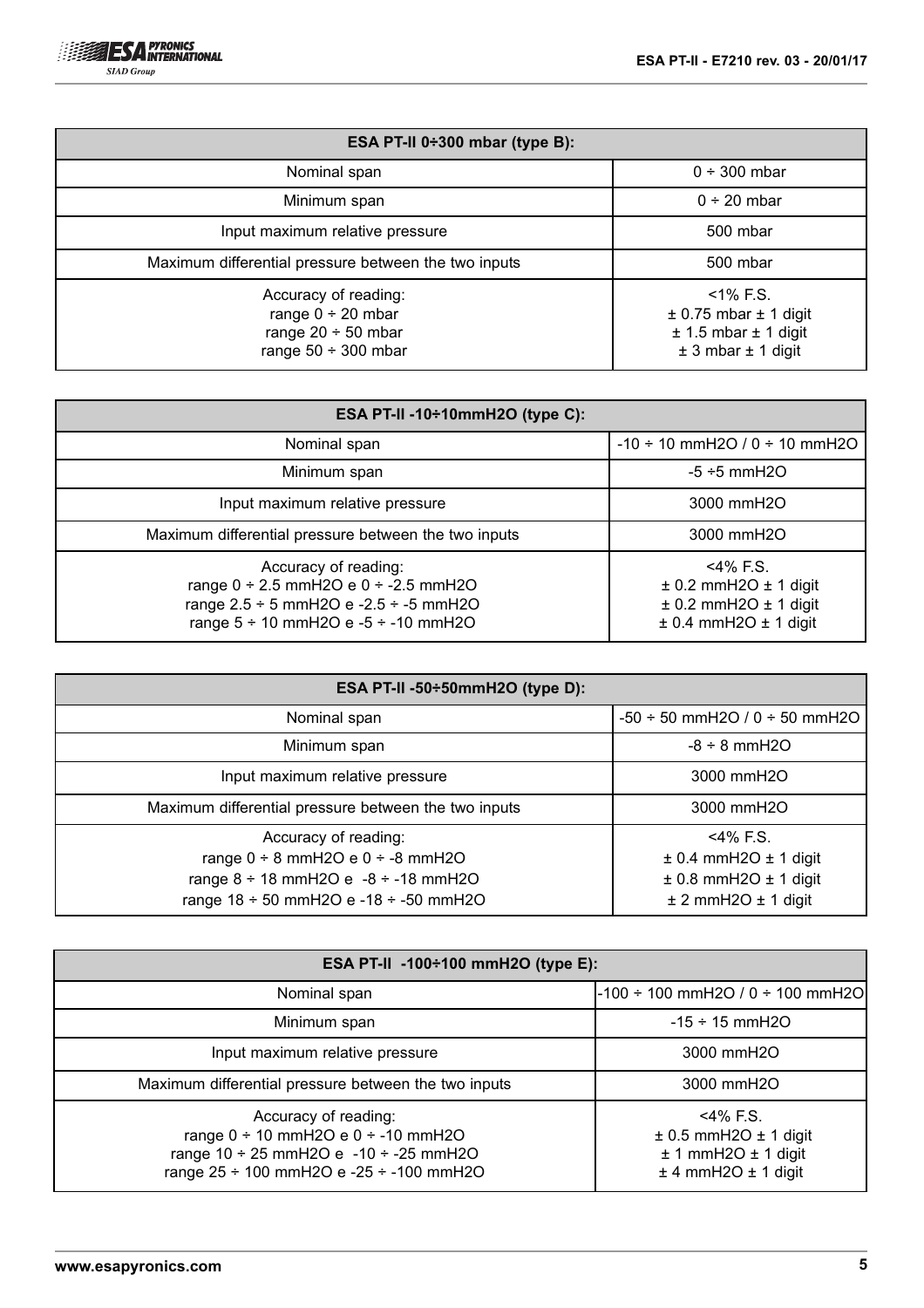# **SECTION OF DISPLAY AND LOCAL CONTROL**

There are two groups of displaying elements:

### **UPPER ALPHANUMERIC DISPLAY**

In automode, it displays the name of the physical quantity measured by the instrument or the total flow rate value (Nm3/h ); in programming mode displays the name of the current parameter.

## **7 SEGMENT 4 DIGIT DISPLAY**

In automode, it displays the physical quantity measured by the instrument, whereas in programming mode, it displays either the name of the selected menu or the value of the current parameter.



There are 2 groups of buttons: 1) The INCREASE  $\uparrow$  or DECREASE  $\downarrow$  buttons 2) FUNCTION button **F**.

The main functions of these buttons are shown in the following table:

| <b>OPERATION</b>           | <b>MODE</b> | <b>DESCRIPTION</b>                                                                                                                                                                              |
|----------------------------|-------------|-------------------------------------------------------------------------------------------------------------------------------------------------------------------------------------------------|
| $\uparrow$ or $\downarrow$ | Automode    | Displays scanning of all available quantities in automatic mode.                                                                                                                                |
| † F                        | Automode    | Activates programming mode.                                                                                                                                                                     |
| ↑∘↑                        | Program.    | Displays scanning of available menues and in the menues the parameters to be<br>set. When the values of the parameters are being changed, changes the values<br>displayed on the lower display. |
| F                          | Program.    | Gives access to the menu displayed. In the menues enables the change of the<br>parameter displayed and then stores the current value.                                                           |
|                            | Program.    | Returns to Automode. When the values of the parameters are being changed,<br>exits from programming mode without storing.                                                                       |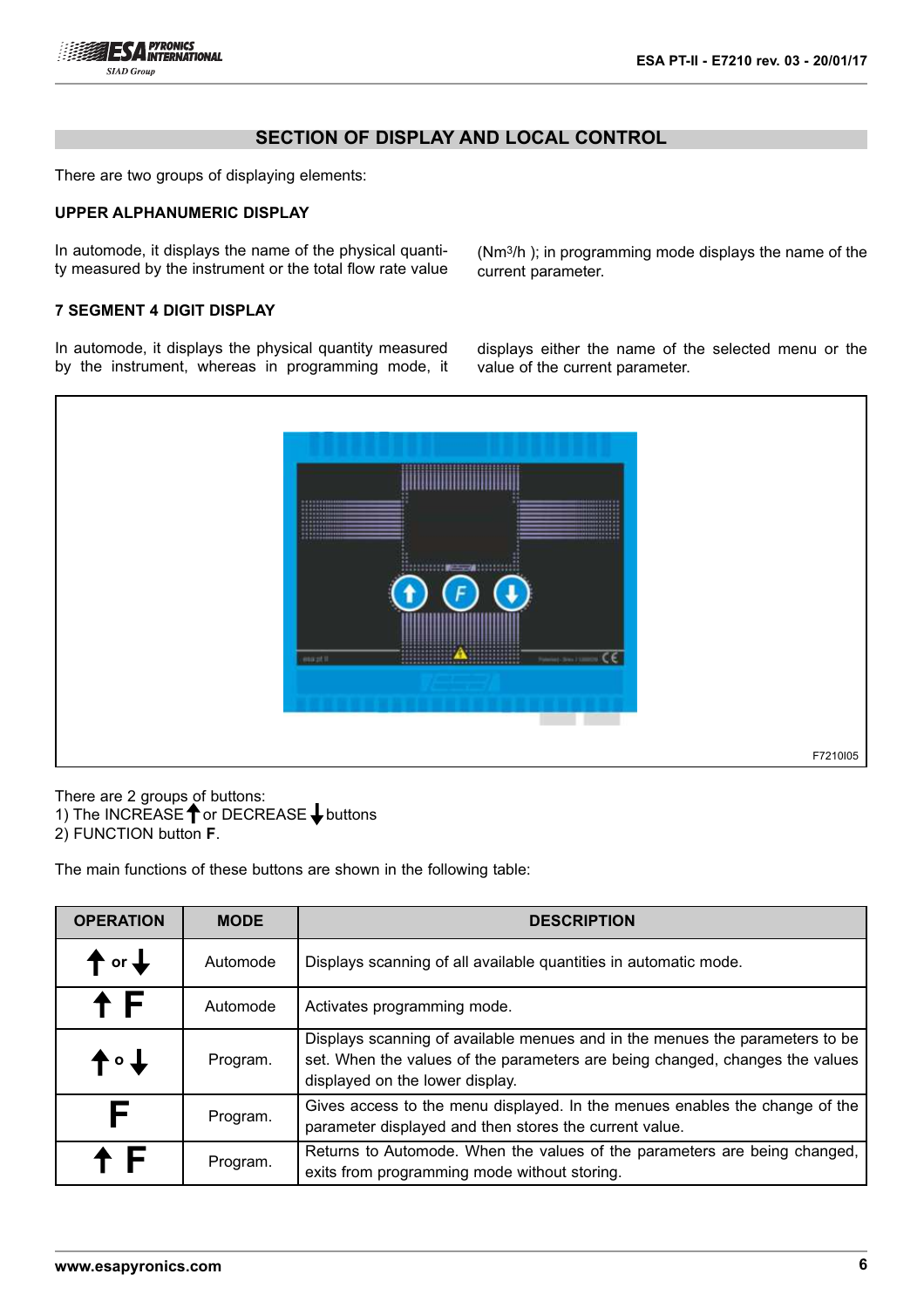# **FUNCTIONING**

### **POWER UP**

In this phase, the instrument identification is displayed (ESA-PT) together with the version number of software fitted. At that point the message "rel.se" appears on the upper display and the release number on the lower one. The message "dataerr." may appear on the upper display

if the instrument realizes that some programmed parameters have not been properly stored in the interior non volatile memory. If that is the case, it is necessary to contact our technical staff.

## **AUTOMATIC MODE (AUTOMODE)**

After the power up, if no errors have been made while storing data, the instrument automatically enters in the steady state displaying phase. By pressing the  $\Uparrow$  or  $\Downarrow$  buttons, the different displaying functions of the steady state mode are made available and the values of the physical quantities measured by the instrument are displayed: differential pressure, instant flow rate, total flow rate, fluid temperature, auxiliary input signal, fluid pressure, digital input status, transmitted signal, digital output. A default quantity may be selected, which must be displayed first

(see parameter "default"). For instance if you select temperature, even if the quantity of "default" is instant flow rate, the instrument will automatically switch from temperature to instant flow rate, after a couple of seconds (see parameter "t.show"). To return to temperature, press the  $\hat{\parallel}$  or  $\hat{\Downarrow}$  buttons once again. Furthermore it is possible to select which quantities to display and which quantities to hide as long as they are not useful for the application (see parameter "Display").

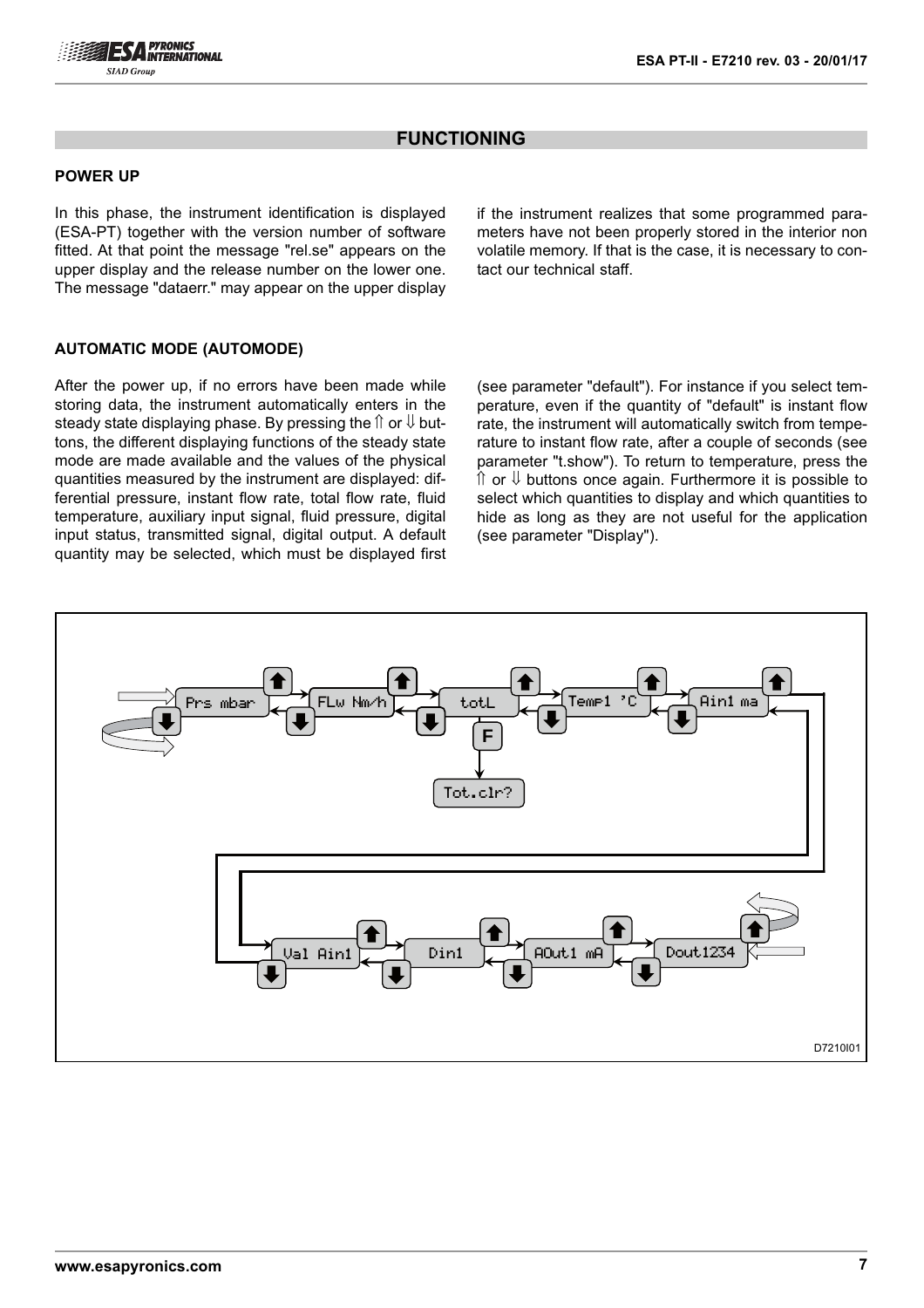| <b>OPERATION</b>           | <b>LOWER</b><br><b>DISPLAY</b> | <b>UPPER</b><br><b>DISPLAY</b> | <b>DESCRIPTION</b>                                                     |  |
|----------------------------|--------------------------------|--------------------------------|------------------------------------------------------------------------|--|
| Supply                     | 8888                           | ESA-PT                         |                                                                        |  |
| None                       | r.888                          | Release                        | Software version                                                       |  |
| None                       | 8888                           | Prs mbar                       | Displays differential pressure value (mbar or mmH2O or Pa or<br>incWC) |  |
| ↑ or ↓                     | 8888                           | Flw Nm/h                       | Displays instant flow value (Nm <sup>3</sup> /h or cfm)                |  |
| $\Uparrow$ or $\Downarrow$ | totl                           | 88888888                       | Displays total flow rate value (Nm <sup>3</sup> /h or cfm)             |  |
| ↑ or ↓                     | 8888                           | Temp1 'C                       | Displays fluid temperature value (°C or °F)                            |  |
| ↑ or ↓                     | 8888                           | Ain1 mA $(*)$                  | Displays value of received current (mA) in EXP-C                       |  |
| $\Uparrow$ or $\Downarrow$ | 8888                           | Val Ain1                       | Displays fluid pressure value (mbar or mmH2O)                          |  |
| $\Uparrow$ or $\Downarrow$ | $8--$                          | Din1                           | Displays digital input status                                          |  |
| $\Uparrow$ or $\Downarrow$ | 8888                           | AOut1 mA                       | Displays value of transmitted current (mA)                             |  |
| ↑ or ↓                     | $8--$                          | Dout1234 (*)                   | Displays the digital output status                                     |  |

# **FUNCTIONING**

(\*): This parameter can be displayed only if the EXP-C expansion card is used.

## **FLOW RATE TOTALIZER**

The instrument assesses the fluid consumption on the basis of the instant flow rate values taken one after the other. The total flow rate value appears on the upper display whereas the message "TotL". The maximum value equals either 99'999'999 Nm³/h or 99'999'999 cfm, according to the unit chosen for the displaying of flow. Resetting of the total flow rate value, only occurs if "Tot.res" is ON and after the resetting input coming via serial line, Din1 digital input (see parameter "Func Din1") or keyboard. In this case:

■ Press the **F** button while the total flow rate is being displayed. The instrument displays "Tot.clr?" on the upper display corresponding to the totalizer resetting mode and "NO" on the lower display.

■ While the message "Tot.clr?" is being displayed, press ⇑ or ⇓ until the message "YES" is displayed on the lower display.

■ Press **F** to confirm the request for resetting. During this procedure the message "donE" appears on the lower display.

If the EXP.C expansion card is installed, ESA PT-II enables the Dout1 digital output when the value of totalized flow reaches the value set in the "Tot.Cont" parameter for the time set in the "Tot.Tmr" parameter. The digital output is enabled every time when the value of the totalizer overcomes the totalized flow corresponding to the previous enabling by the "Tot.Cont" value. Should you want to keep the digital output always enabled until the following resetting of the totalizer, you only have to set the "Tot.Tmr" parameter at zero.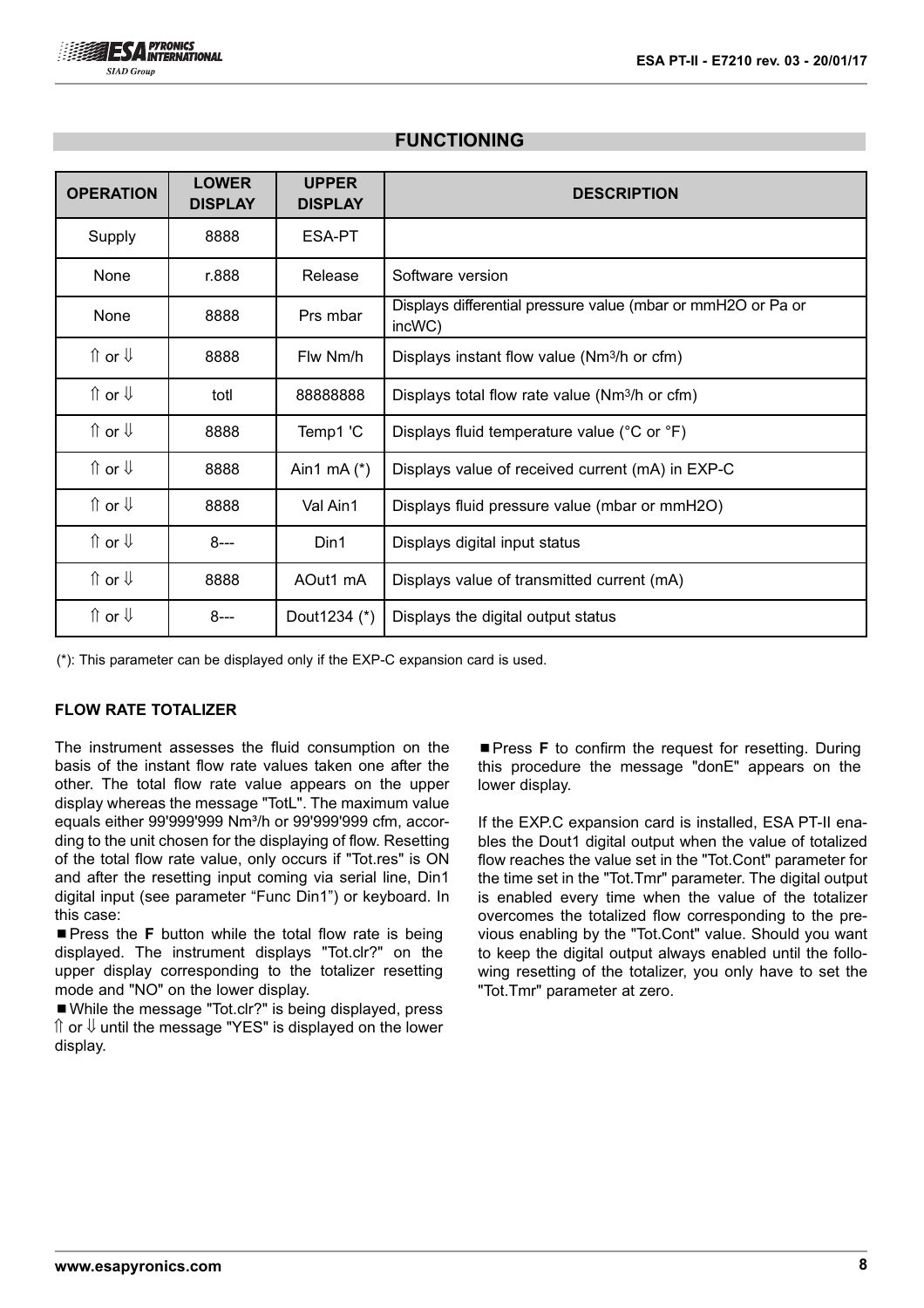# **EXAMPLE OF APPLICATION 1 - DIFFERENTIAL FLOW MEASUREMENT**

ESA PT-II is a device used for reading flow. The connection polarity of the fluid flow must be observed during installation.

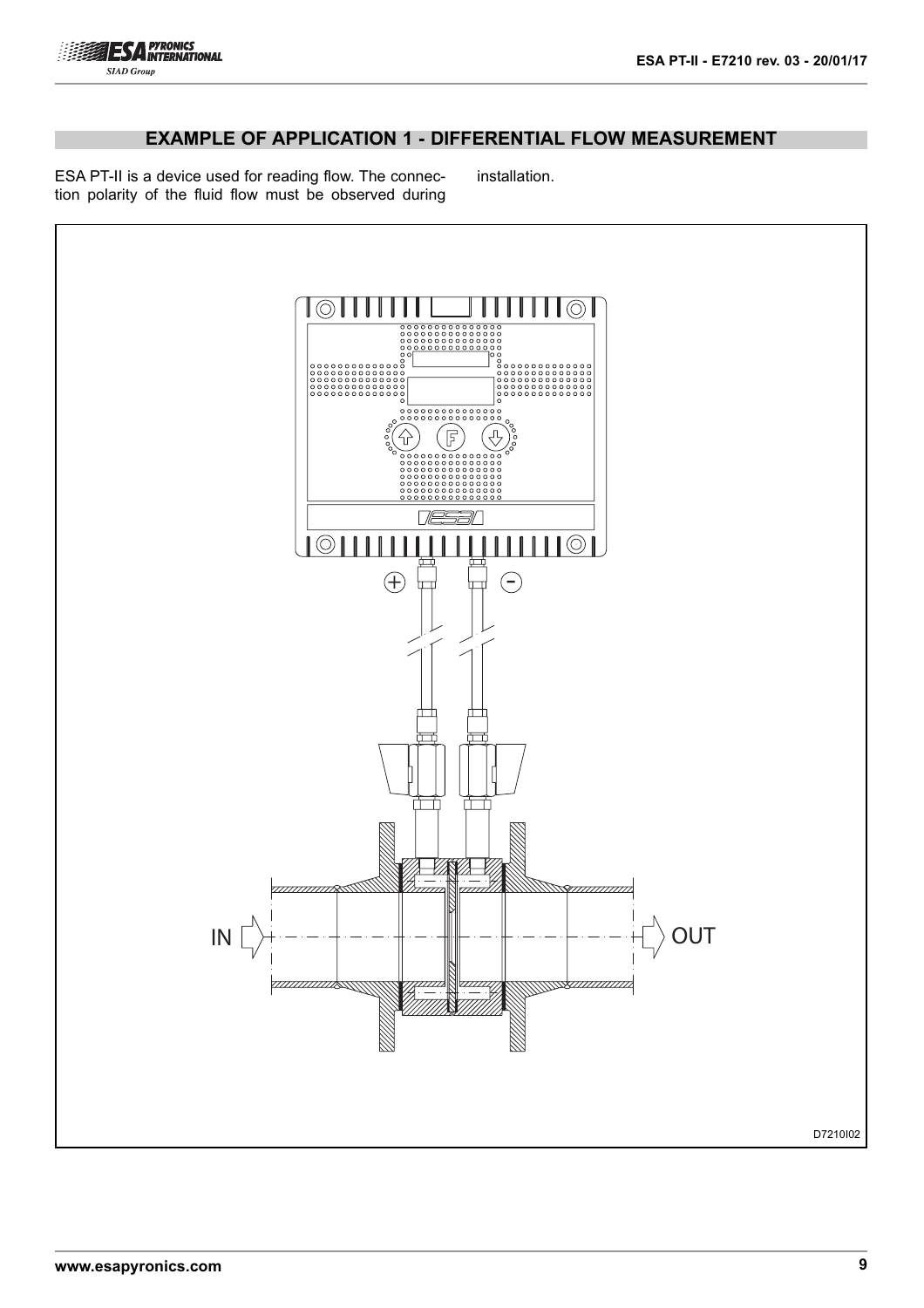# **EXAMPLE OF APPLICATION 2 - PRESSURE RELATIVE MEASUREMENT**

ESA PT-II is a device used to read a relative pressure. The tool in this application is connected to the line using only the positive pole while the negative one is left free.

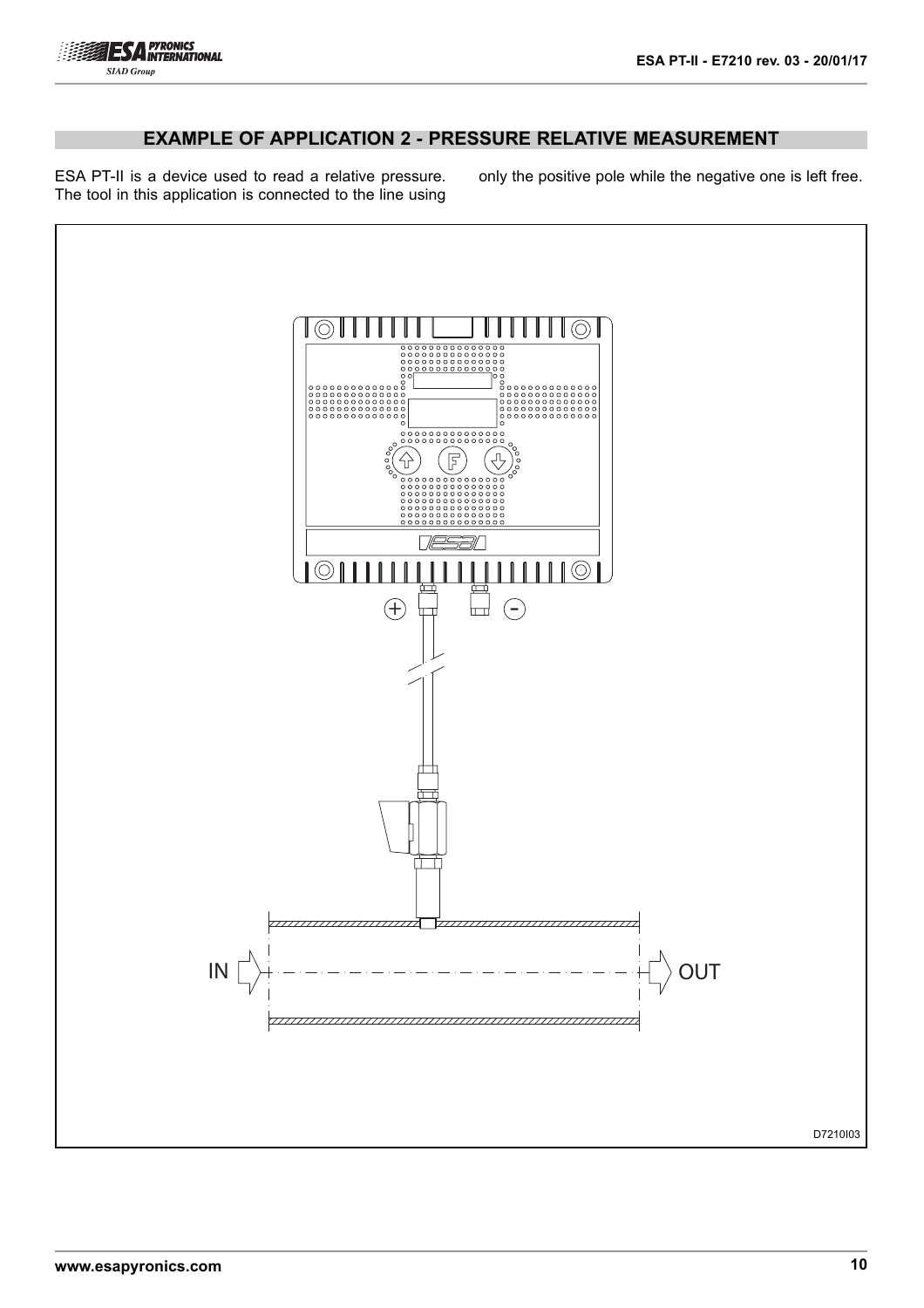

### **PROGRAMMING MODE (PROGRAM)**

In Programming mode, all operating parameters can be set. The instruments are configured to the specifications of the plant or the preferences of the user. To access the programming mode of the configurable parameters, press the  $\hat{\parallel}$  and **F** buttons simultaneously from automode. The instrument will show the current functioning

mode displaying "Program." on the upper display and the name of the menu on the lower one. To leave the programming mode and return to the steady state mode press and **F** simultaneously again; the message "Automode" will be displayed for a couple of seconds to indicate you are leaving the programming mode.



The following menus are available:

■ **PT menu**: contains all the parameters concerning the measurement and transmission of quantities, such as values of measurement of the element to assess, upper threshold of readings or transmitted signal setting.

■ **Comm menu**: this contains the parameters concerning serial communication.

**Prot.Prg menu:** contains parameters concerning the display of quantities, such as filtering setpoints, default quantity or reading resolution. The password "-AE-" gives access to this menu.

■ **Hardware menu**: contains the parameters concerning the hardware of the instrument, such as the type of TC1 thermocouple or the calibration of the transmitted analogue signal. The password "-CE-" gives access to this menu. Use the  $\hat{\parallel}$  or  $\hat{\Downarrow}$  buttons to select the menues of your choice and confirm by pressing **F**. To leave the

menu and return to programming mode, select the correct parameter ad confirm by pressing **F**.

Should you want to access either "Prot.prg" or "Hardware" menues, enter the passcode in "PASS" menu. Then, by pressing **F**, on the upper display the word "Password" appears: at this point the user may choose either a figure or a letter, using the  $\hat{\parallel}$  or  $\hat{\Downarrow}$  buttons, on one of the 4 digits of the lower display. The digit whose decimal point is flashing switches to the new data. Press **F** to choose another character on the subsequent digit. After entering the 4 digit passcode, which is displayed on the lower display, press **F** once again. If the passcode is correct, you automatically enter the corresponding menu. If you do not know the passcode or want to return to automatic mode, you only have to press ⇑ and **F** simultaneously.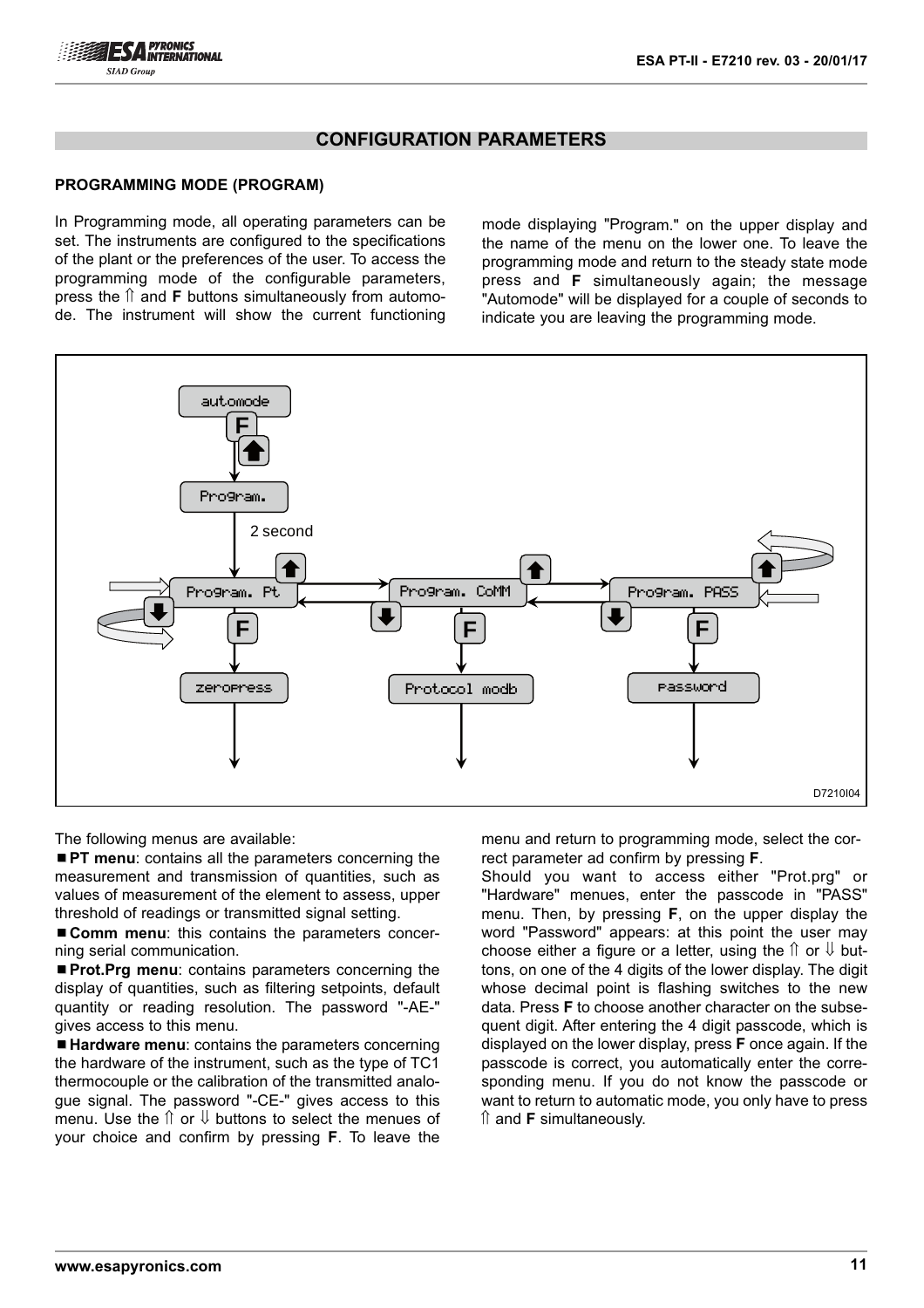## **TO CHANGE PARAMETER**

To change parameter values:

■When the required parameter has been selected, by pressing the  $\uparrow$  and  $\downarrow$  keys, its name is shown in the upper display, whereas its value is shown in the lower display.

**Press F** to enable the parameter to be changed: the message on the upper display starts flashing.

■ Press the î and  $\Downarrow$  buttons to either increase or decrease the value. If you have made a mistake or do not want to store the new value, remember that such changes will only remain effective until you are in the programming mode, when they will be overwritten by the stored program values. Hence you only have to exit from the programming mode (by pressing  $\hat{\parallel}$  and **F** simultaneously) to prevent the new value from being stored.

**Press F** to store the new value of the parameter in the memory; the message "done" will appear on the lower display for a couple of seconds if the new value has been correctly stored.

■ Once the value has been stored, the message on the upper display stops flashing;

Use the  $\hat{\parallel}$  and  $\hat{\Downarrow}$  buttons to select the parameter you now want to change or leave the menu or the programming mode.

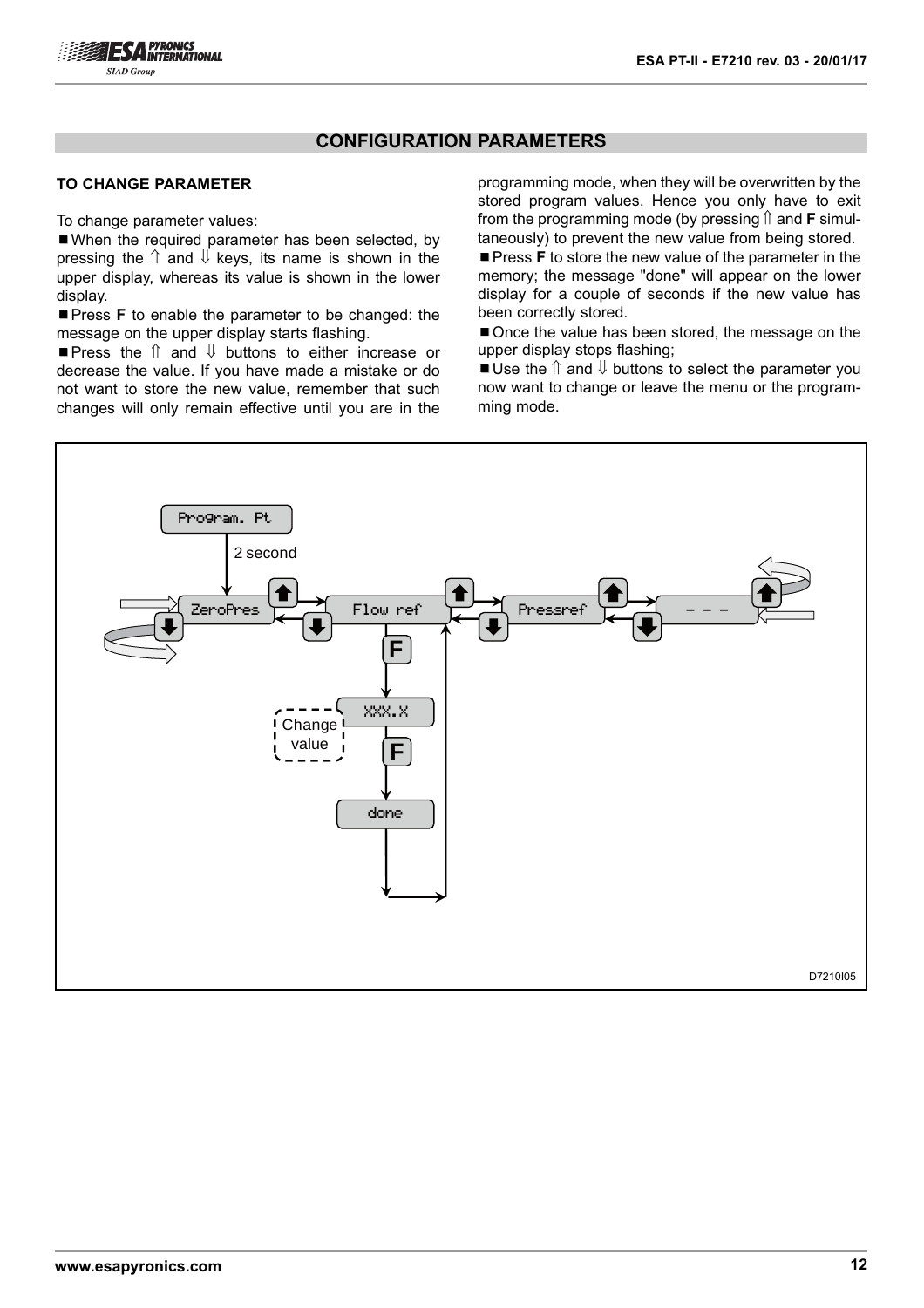## **ESA PT MENU**

| <b>PARAMETER</b>                                           | <b>UPPER</b><br><b>DISPLAY</b> | <b>DEFAULT</b> | <b>MINIMUM</b><br><b>VALUE</b> | <b>MAXIMUM</b><br><b>VALUE</b> |
|------------------------------------------------------------|--------------------------------|----------------|--------------------------------|--------------------------------|
| Compensation of zero pressure                              | <b>ZeroPres</b>                | <b>OFF</b>     | <b>OFF</b>                     | <b>ON</b>                      |
| Flow rate of reference (Nm <sup>3</sup> /h)                | Flow ref                       | 8888           | $\Omega$                       | 6553                           |
| Differential pressure of reference (mbar or mmH2O)         | Pressref                       | 8888           | $-300$                         | 3000                           |
| Temperature of reference (°C)                              | Temp.ref                       | 8888           | $\Omega$                       | 700                            |
| Input pressure of reference (mbar or mmH2O)                | Prsinref                       | 0              | $\Omega$                       | 3000                           |
| Lower threshold pressure (mbar or mmH2O)                   | Prs. Init                      | $\mathbf{0}$   | $-300$                         | 3000                           |
| Increase of flow rate upper threshold (Nm <sup>3</sup> /h) | Flow inc                       | $\mathbf{0}$   | $\Omega$                       | 6553                           |
| Quantity associated with output Out1                       | Out1 sou                       | 8888           | <b>FLOW</b>                    | <b>PRES</b>                    |
| Output Out1 signal type                                    | out1type                       | 8888           | d <sub>0.0</sub>               | $r$ 4.0                        |
| Enabling/disabling of totaliser resetting                  | tot. res                       | ON.            | <b>OFF</b>                     | <b>ON</b>                      |
| Threshold of totalized flow for Dout1 enabling             | Tot.Cont                       | $\Omega$       | $\Omega$                       | 99'999'999                     |
| Duration of Dout1 impulse (in seconds)                     | Tot.Tmr                        | $\Omega$       | $\Omega$                       | 10                             |
| Exit from PT Menu                                          | Exit PT                        | <b>YES</b>     | <b>YES</b>                     | <b>YES</b>                     |

■ ZeroPres.: corrects zero pressure via keybutton; this parameter allows automatic resetting of differential pressure readout to be executed; it is meant to fieldcompensate the changes of zero readout in the medium-long run. **Before starting, make sure ESA PT-II has been working for 15 minutes at least** (otherwise the lower display will show ERR2) **and that the tubes of the input pressure signal are disconnected.** This function does not appear if resetting through keybutton is not possible, that is when the "res. sou" parameter is neither Butt nor ALL. The instruments does not accept such function when the pressure read by the sensor is higher than 5 mbar (5 mmH2O for C, D and E versions) and lower than -5 mbar (-5 mmH2O for C, D and E versions).

■ Flowref: sets the flow rate for the calculation of the measuring tools ; together with "Pressref", "Temp.ref", "PrsInref" and "Prs.Init", this parameter allows the instant and total flow rate to be calculated. Furthermore, if parameter "Out1 sou" is equal to FLOW, the value of "Flowref" plus the value of "Flowinc" becomes the value of reference for the current output Out1 upper threshold (20 mA). (See note No. 1).

■ Pressref: sets the differential (or relative) pressure for the calculation of the measuring tools. Together with "Flowref", "Temp.ref", "PrsInref" and "Prs.Init", it allows the instant as well as total flow rate to be calculated. Furthermore, if parameter "Out1 sou" is equal to PRES, the value of "Pressref" becomes the value of reference

for the current output Out1 upper threshold (20 mA) as compared with "Prs. Init". (See note No. 1)

■ **Temp.ref**: sets the temperature of reference at which the calculation of the measuring tools was made. Together with "Flowref", "Press.ref", "PrsInref" and "Prs.Init", it allows the instant, total flow rate to be calculated and automatically temperature compensated. (See note No. 1)

**Prsinref**: sets the pressure of reference at which the calculation of the measuring tools was made. Together with "Flowref", "Press.ref", "Temp.ref" and "Prs.Init", it allows the instant, total flow rate to be calculated and automatically pressure compensated. (See note No. 1) **Prs.init:** sets the pressure value corresponding at lower threshold,where the value of flow rate is 0; together with "Flowref", "Pressref", "Temp.ref" and "PrsInref", it allows the instant, total flow rate to be calculated. Furthermore, if parameter "Out1 sou" is equal to PRES, the value of "Prs.Init" becomes the value of reference for the current output Out1 lower threshold (0 or 4mA).(See note No. 1)

■ Flw.Inc: sets the flow rate value to add to "Flowref" when the value of the instant flow rate to transmit back is higher than the flow rate of reference. Furthermore, if the parameter "Out1 sou" is equal to FLOW, "Flowinc" plus "Flowref" becomes the value of reference for the current output Out1 upper threshold (20mA). (See note No. 1).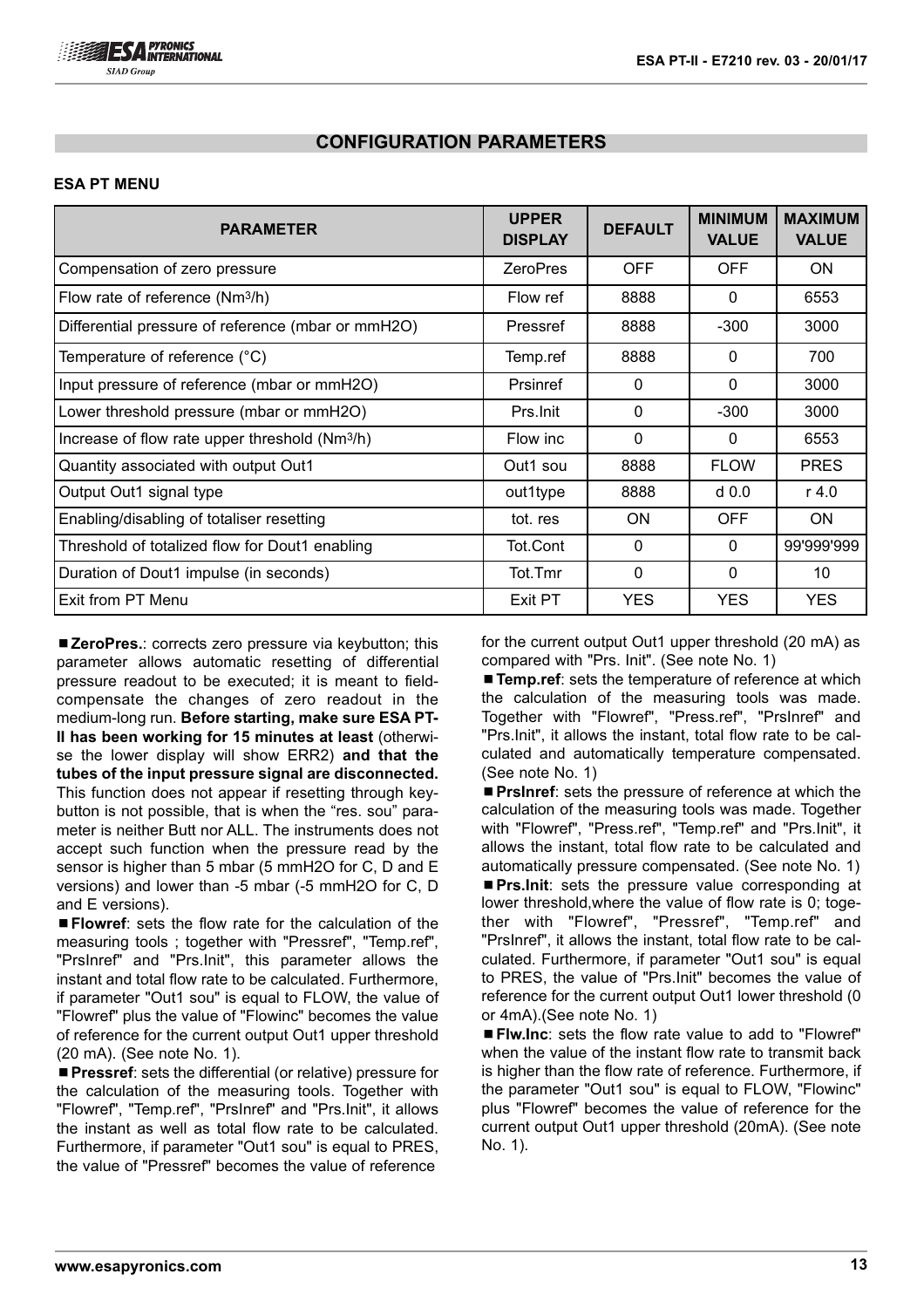

Flow inc  $\frac{1}{\sqrt{2}}$  Out 1 sou $\frac{1}{\sqrt{2}}$  out ture  $\frac{1}{\sqrt{2}}$  Tot.  $\frac{1}{\sqrt{2}}$  Tot. cont  $\frac{1}{\sqrt{2}}$  Tot. ter  $\frac{1}{\sqrt{2}}$   $\frac{1}{\sqrt{2}}$ **F**Prs. Init  $Z$ eroPres  $\overline{\chi}$  Flow ref  $\overline{\chi}$   $\overline{\zeta}$  Pressref  $\overline{\chi}$  Temp.ref  $\overline{\chi}$   $\overline{\zeta}$  Prsinref  $\overline{\chi}$  Prs.Init Change confirm **FF**value &Tot.tm Tot. res  $\sqrt{\frac{1}{2}}$  Tot.cont  $\sqrt{\frac{1}{2}}$  Tot.tmr Change confirm **FF**value &Prsinref Change confirm **FF**value &Tot.cont Change confirm **F**value **F**&eme.ref Change confirm **F**value **F**&စ္စီ Change confirm **F**value **F**&ن<br>ف Pressref Change confirm **F**value **F**&outitiee Change confirm  $\mathbf{Q}$ **FF**&Flow ref Change confirm **FF**او<br>ا &Out1 sou Change confirm **F**value **F**&**EXAMPLE 2006**<br> **EXAMPLE 2006**<br> **EXAMPLE 2006**<br>
<br> **EXAMPLE 2006**<br>
<br> **EXAMPLE 2006**<br>
<br> **EXAMPLE 2006**<br>
<br>
PHONE 2006<br>
<br>
PHONE 2006<br>
<br>
PHONE 2006<br>
<br>
PHONE 2006<br>
<br>
PHONE 2007<br>
<br>
PHONE 2007<br>
<br>
PHONE 2007<br>
<br>
PHONE 2007<br>
<br>
PHONE Change confirm **F**value **FF**&E Change value **FF**&D7210I06

# **CONFIGURATION PARAMETERS**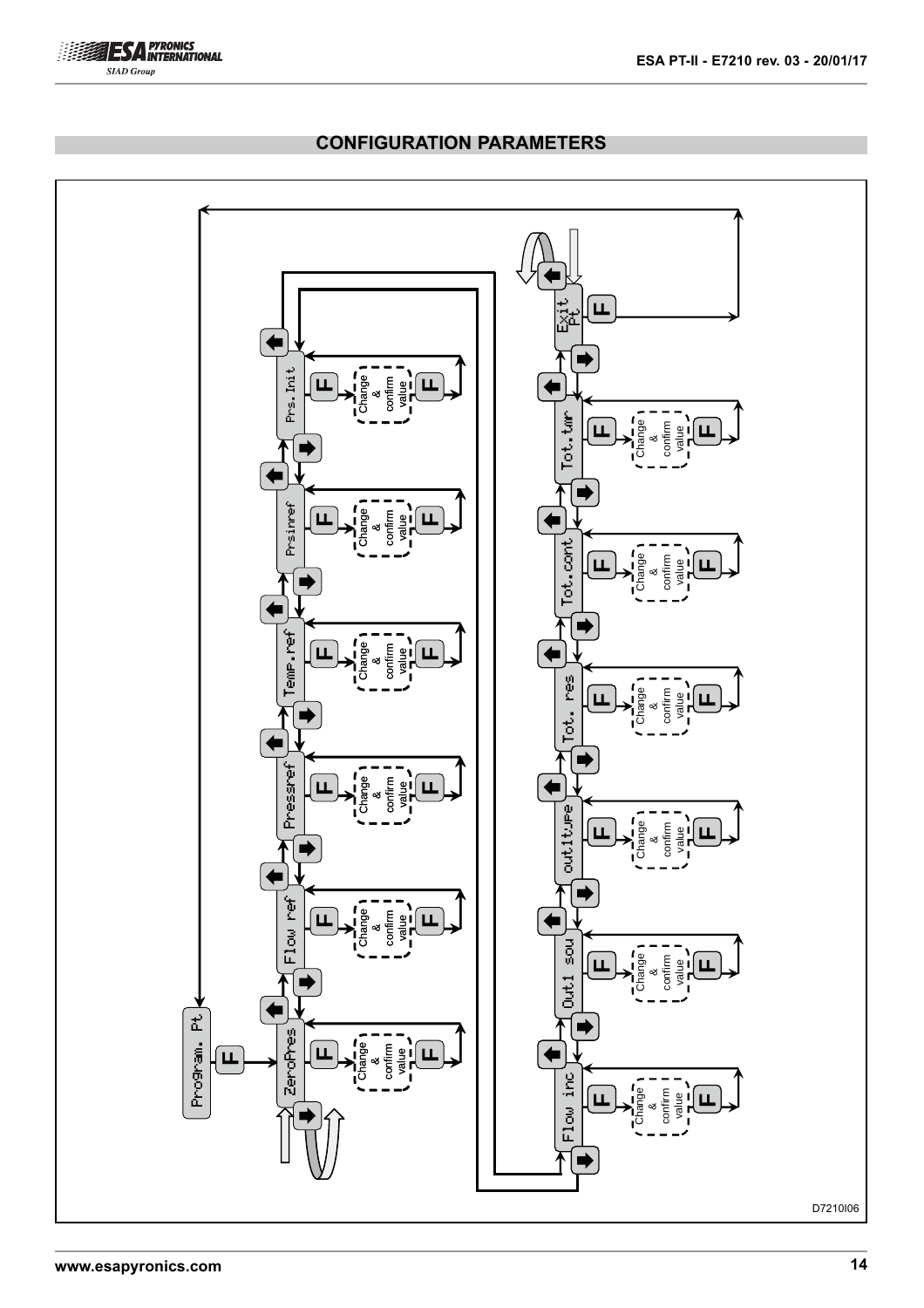■ Out1 sou: selects the quantity associated with the current output Out1 signal: either proportional to the pressure that has been read (Pres) or proportional to instant flow rate (Flou).

■ **out1type**: selection of the electrical input level of the current output signal Out1:0÷20 mA direct (d 0.0), 4÷20 mA direct (d 4.0), 0÷20 mA reverse (r0.0), 4÷20 mA reverse (r 4.0), or 4÷20 mA with zero pressure at 12 mA (12.0) to be used only with output proportional to pressure for measures specular to zero.

■ tot.res.: enables/disables totaliser resetting: ON is enabled; OFF is disabled.

■ Tot.cont:setting of the totalized flow value to which the enabling of the Dout1 digital output must correspond for the time set in the parameter "Tot.Tmr". Moreover if "Tot.Tmr" equals zero, since when the totalized flow overcomes "Tot.Cont" the Dout1 digital output remains enabled until the totalizer resetting.

■ **Tot.Tmr**: setting of the duration (in seconds) of the enabling of the Dout1 digital output. If the value is set at zero, the Dout1 digital output remains enabled.

■ **Exit PT**: exits from the menu PT, when required; by

pressing **F** the instrument displays the programming mode again.

Please remember that the choice of current output Out1 scale issubject to the quantity which is associated with it, therefore the instrument does not accept Out1type equal to 12.0 when Out1 sou is equal to Flou viceversa it does not accept Out1 sou equal to Flou when Out1type is equal to12.0.

Note1: when ESA PT-II is used for some flow measure, the calculation values of the measuring element must be set in the "Flow ref" and "Flow inc" parameters in normalized cubic meters per hour  $(Nm<sup>3</sup>/h)$ ; in the "Pressref", "prsinref" and "Prs.init" parameters in millibar (mbar), and in the "Temp.ref" parameter in centigrade degrees (°C). Moreover in the "U.PRS.PRG" parameter it is necessary to select the mbar unit. When ESA PT-II is used as pressure transmitter, the reference values for the signal transmission can be set either in mbar or in mmH20, provided the measuring unit set in the "U.Prs.Prg." is respected.

| <b>QUANTITY</b> | <b>DIRECT CONVERSION</b>                  | <b>REVERSE CONVERSION</b>              |  |
|-----------------|-------------------------------------------|----------------------------------------|--|
| <b>Flow</b>     | $Nm^{3}/h = cfm \times 1,6990$            | cfm = $Nm^{3}/h \times 0,5886$         |  |
| Pressure        | mbar = $mmH2O \times 0,09806$             | $mmH2O = mbar \times 10,1974$          |  |
| Pressure        | mbar = $Pa \times 0.01$                   | $Pa = mbar \times 100$                 |  |
| Pressure        | mbar = incWC $\times$ 2,4884              | $incWC = mbar \times 0,4018$           |  |
| Temperature     | $^{\circ}$ C = 5/9 x ( $^{\circ}$ F - 32) | $\degree$ F = (9/5 x $\degree$ C) + 32 |  |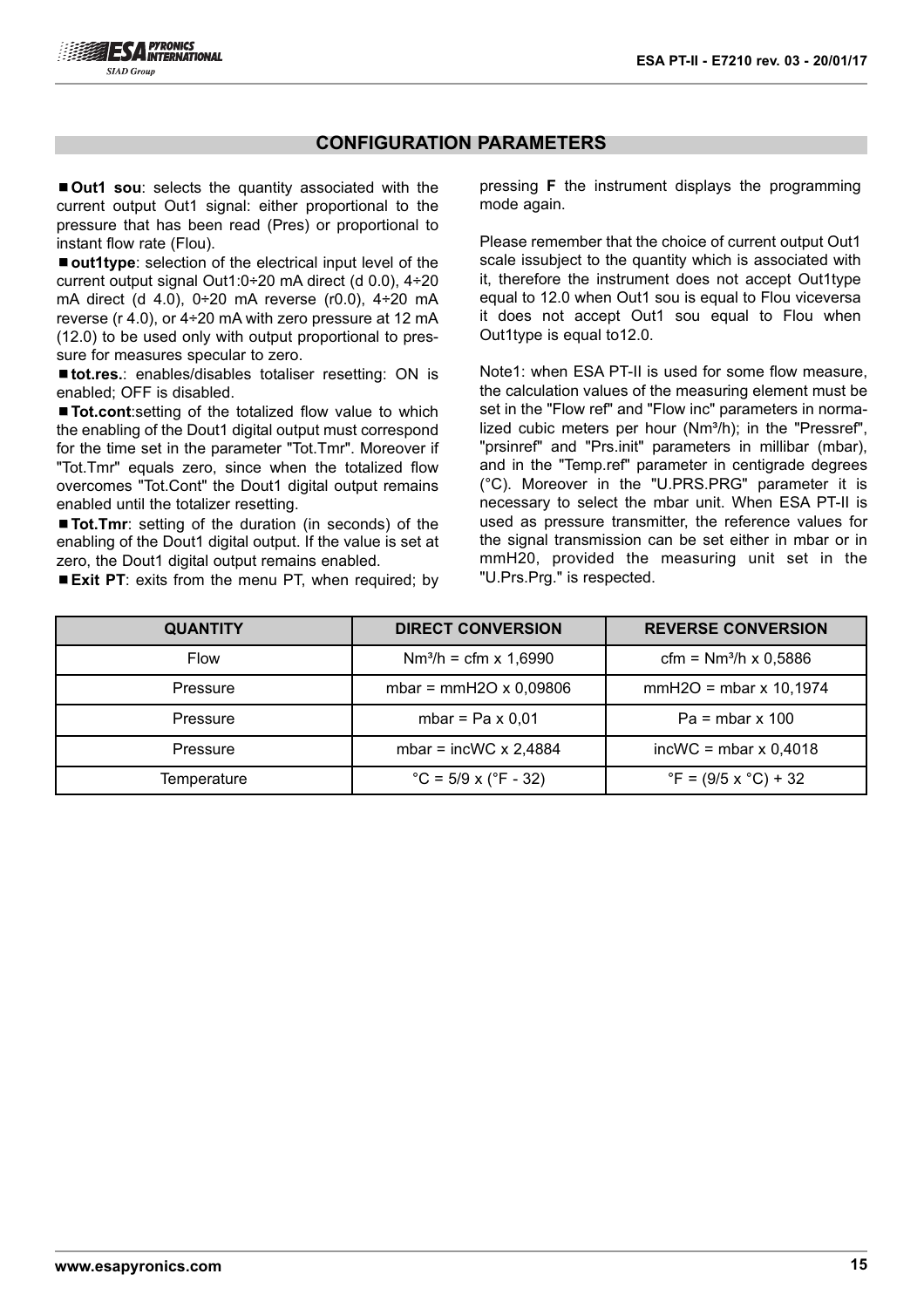

#### **COMM MENU**

| <b>PARAMETER</b>                    | <b>UPPER</b><br><b>DISPLAY</b> | <b>DEFAULT</b> | <b>MINIMUM</b><br><b>VALUE</b> | <b>MAXIMUM</b><br><b>VALUE</b> |
|-------------------------------------|--------------------------------|----------------|--------------------------------|--------------------------------|
| Communication protocol display      | Protocol                       | Modb           | Modb                           | Modb                           |
| Serial communication address        | Node No.                       |                |                                | 255                            |
| Serial communication speed          | K baud                         | 9.6            | 2.4                            | 19.2                           |
| Data transfer resolution            | Resolut.                       | Full           | Int                            | Fint                           |
| Serial communication timeout (sec.) | Ctimeout                       | $\Omega$       | $\Omega$                       | 255                            |
| Exit from COMM menu                 | Exit Comm                      | <b>YES</b>     | <b>YES</b>                     | <b>YES</b>                     |



¾**Protocol**: displays serial communication protocol. The instrument communicates with a remote supervisor via Modbus RTU (Modb) protocol.

■ Node No.: sets the serial address identifying the instrument in the network and must correspond to the address stored in the remote supervisor. No two instruments can have the same address in the network.

■ K baud: selects the serial communication speed between instrument and supervisor. The speeds are: 2400 baud/s (2.4), 4800 baud/s (4.8), 9600 baud/s (9.6) and 19200 baud/s (19.2). The set speed correspond to the speed of the whole network.

■ Resolut.: resolution of transmitted values in serial

communication, corresponding to the one selected in the remote supervisor. Data can be transmitted either with decimal figures included (Full), only as entire values (Int) or with some parameters trasmitted as entire and others with decimal figures included (Fint). For a more accurate description see the paragraph about serial communication.

■ Ctimeout: setting of maximum delay (in seconds) before the instrument displays a Com Timeout alarm condition for lack of serial communication. By setting time 0, this alarm is disabled.

¾**ExitComm**: exits from COMM menu; by pressing **F**, the instrument returns to programming mode.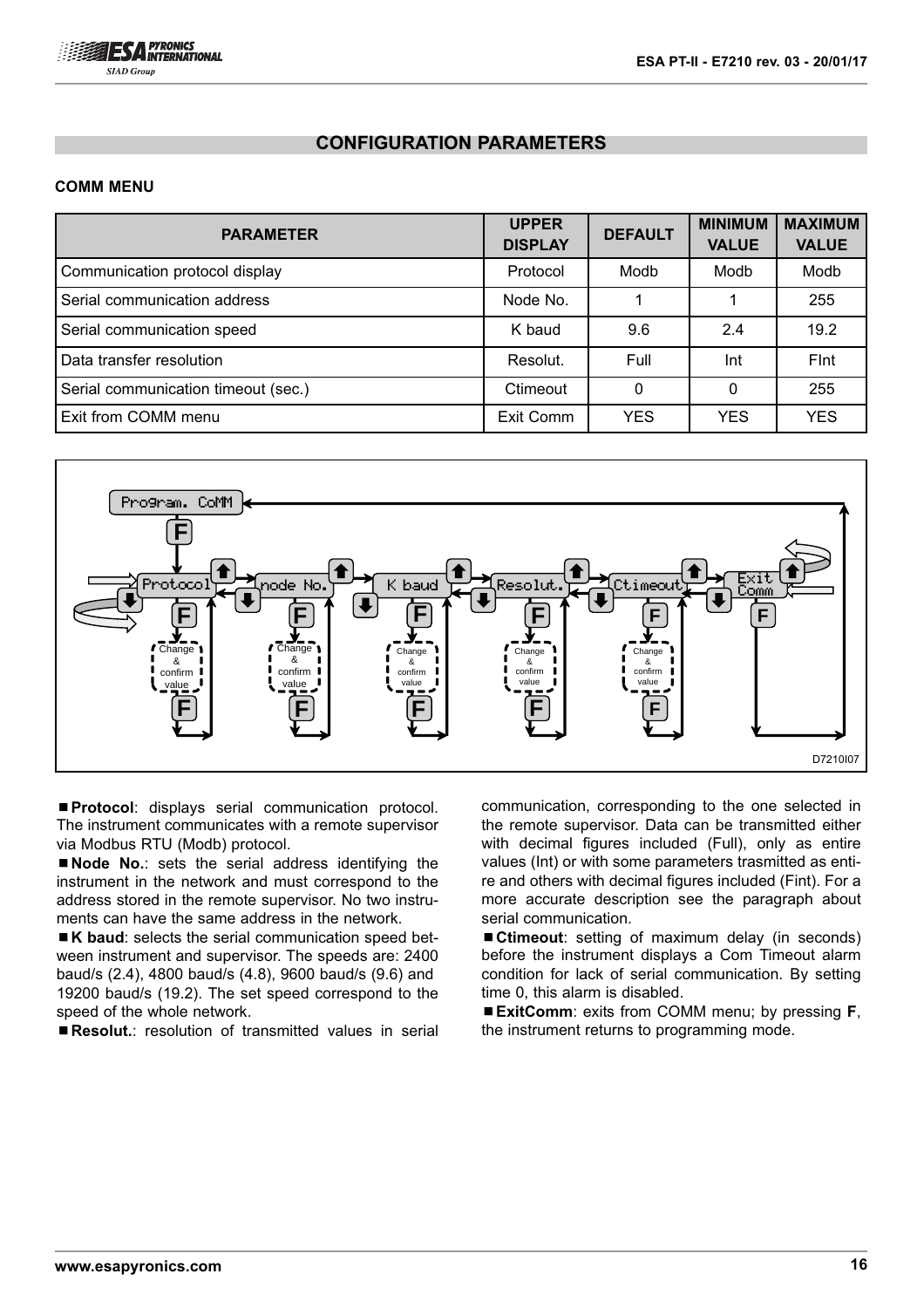

### **PROT.PRG MENU**

| <b>PARAMETER</b>                                                 | <b>UPPER</b><br><b>DISPLAY</b> | <b>DEFAULT</b>  | <b>MINIMUM</b><br><b>VALUE</b> | <b>MAXIMUM</b><br><b>VALUE</b> |
|------------------------------------------------------------------|--------------------------------|-----------------|--------------------------------|--------------------------------|
| Pressure reading attenuation filter                              | P filter                       | 8               | $\overline{2}$                 | 20                             |
| Temperature reading attenuation filter                           | T filter                       | 3               | 1                              | 3                              |
| Size displayed as default                                        | Default                        | Flow            | Pres                           | Out1                           |
| Enabling/disabling of automatic mode quantity display            | Display                        | ----            |                                |                                |
| Enabling/disabling of access to menues in programming mode       | Access                         | ----            | ----                           | ----                           |
| Resolution of pressure display                                   | P resitn                       | $\Omega$        | $\Omega$ .                     | .00                            |
| Enabling of zero pressure compensation                           | res. sou                       | butt            | <b>OFF</b>                     | <b>ALL</b>                     |
| Minimum pressure reading threshold                               | P thresh                       | 0.000           | 0.000                          | 5.000                          |
| Display time of a quantity different from default (in seconds)   | t.show.                        | 20              | 1                              | 255                            |
| Adjustment of display luminosity                                 | brightns                       | 3               | 1                              | $\overline{7}$                 |
| Differential pressure value of ref. at 0° C                      | Press, 0C                      | 8888            | 8888                           | 8888                           |
| Differential pressure value of ref. at 0° C referred to Flow Inc | Prs.0inc                       | 8888            | 8888                           | 8888                           |
| Source of compensation temperature                               | T CmPSou                       | TC <sub>1</sub> | <b>OFF</b>                     | TC <sub>1</sub>                |
| Compensation default temperature                                 | Temp.Def                       | $\mathbf{0}$    | $\Omega$                       | 1300                           |
| Source of compensation pressure                                  | P CmPSou                       | <b>OFF</b>      | <b>OFF</b>                     | Ain1                           |
| Compensation default pressure                                    | Pres.Def                       | $\mathbf 0$     | $\mathbf 0$                    | 999.9                          |
| Measuring unit for pressure displaying                           | U.PrsVis                       | mbar            | mbar                           | Incw                           |
| Measuring unit for flow displaying                               | U.FlwVis                       | M3h             | M <sub>3</sub> h               | <b>CFM</b>                     |
| Measuring unit for temperature displaying                        | U.TmpVis                       | C               | $\mathcal{C}$                  | F                              |
| Exit from PROT.PRG menu                                          | Exit PrgP                      | <b>YES</b>      | <b>YES</b>                     | <b>YES</b>                     |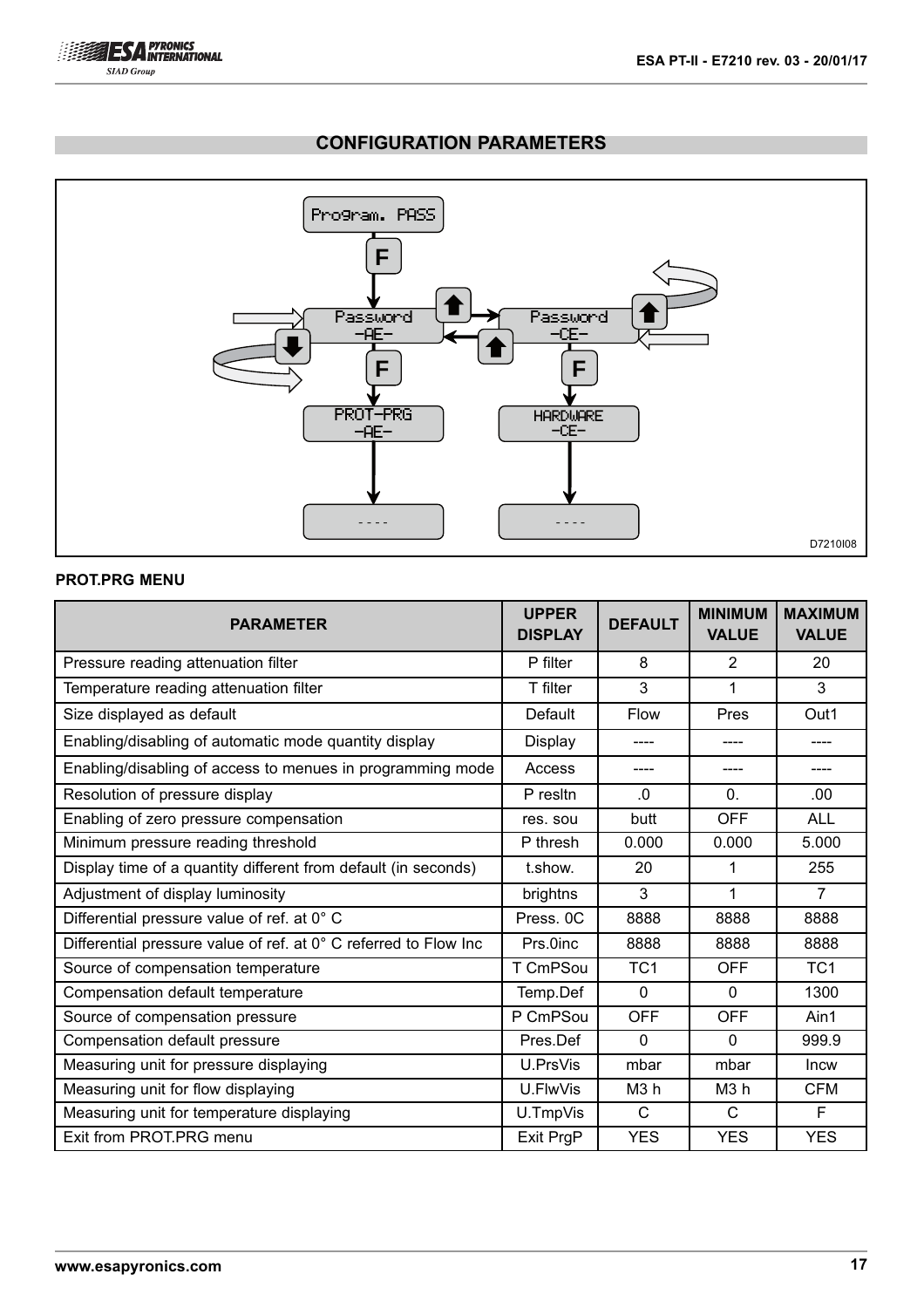■ **P filter**: sets the software filtering function of pressure signal. The higher this parameter, the smaller the influence of slight, instant changes in differential pressure as against the value displayed. Should a low value be set, the pressure value displayed could change rapidly.

■ **T filter**:sets the software filtering function of the temperature signal. The higher this parameter, the smaller the influence of small, instant changes in the TC1 input value on the temperature value displayed. Should a low value be set, the temperature value displayed could change rapidly

■ **default**: defines the physical quantity to be displayed as default in automatic mode. That means that by selecting a different physical quantity, through the  $\hat{\parallel}$  and  $\hat{\Downarrow}$ , buttons, at the end of the time set in parameter "t.show", the instrument automaticallydisplays the quantity selected as default. Furthermore when powered, the instrument automatically dispalys the quantity of default. Possibilities available: differential pressure (Pres); instant flow rate (Flou), total flow rate (totl); fluid temperature (Tem1), current input of optional card (Ain1), Fluid pressure (Vain), digital input (Din), current output (Out1) or last quantity selected by the user through  $\hat{\parallel}$  and  $\hat{\parallel}$ (rand).

¾**Display**: selects the quantities to automatically display. When entering this menu you get in a sub-menu where all quantities are displayed one after the other and it is possible to either enable (YES) or disable (NO) the display of each of them. This parameter is meant to limit the range to quantities which are relevant to the specific application.

■ Access: enables access to menues in programming mode. When entering this parameter you get into a submenu where all menues of programming mode are displayed one after the other and for each of them it is possible to either enable (YES) or disable (NO) them. This parameter is meant to prevent unauthorized users from accessing the configuration parameters.

■ P resltn: defines the displaying resolution of the input differential pressure, choosing either between integer resolution (0.) a decimal resolution (0.0) or centesimal resolution (0.00).

■ res. sou: selects the zero pressure compensation. It may be achieved from keyboard accessing the parameter "ZeroPress" (butt), from digital input Din1 (Ext), from serial line (Ser), from both keyboard, digital input and serial line (All), or zero pressure correction not enabled (Off).

■ **P thresh**: sets the minimum input differential pressure; pressure measuring is not possible below that value hence the reading is considered = "Prs.Init". The effect of this parameter results both over and below the "Prs.Init" value, resulting in a non reading range.

■**t.showt.**: sets the displaying time (in seconds) in automode of a quantity different from the default quantity. After this time the instrument automatically displays the default quantity. If Rand is set as default, the time which has been set has no effect.

■ **brightns**: sets the index of luminosity of the displays. 1 is the maximum value corresponding to the maximum power absorbtion.

**Press.0C:** displays the differential pressure value of reference assessed by the instrument at 0 °C. It is a displaying parameter hence it is not user configurable and may not be changed.

■ Prs.0inc: displays the differential pressure value of reference assessed by the instrument at 0 °C taking into account any possible increase in the flow rate value of reference. It is a displaying parameter hence it is not user configurable and may not be changed.

■ **T CmpSou**: selects the temperature signal used for temperature compensation of instant flow rate. There are several opportunities: TC1 (TC1) input temperature value, temperature value from serial line or from parameter "Tem.Def" (Ser.D) or temperature compensation disabled (OFF). When the second opportunity is selected, the instrument recurs to the value set in "Temp.Def" until a new value is communicated from serial line. If a Com timeout alarm occurs, the instrument always uses the value set in "Temp.Def" until communication is resumed.

■ **Temp.Def**: sets the default temperature value, used for temperature compensation when "T CmpSou" is equal to "SEr.D". This value set equal to input temperature at measuring tool in steady state mode and allows for compensation of the instant flow rate value in case of lack of thermocouple connected in TC1.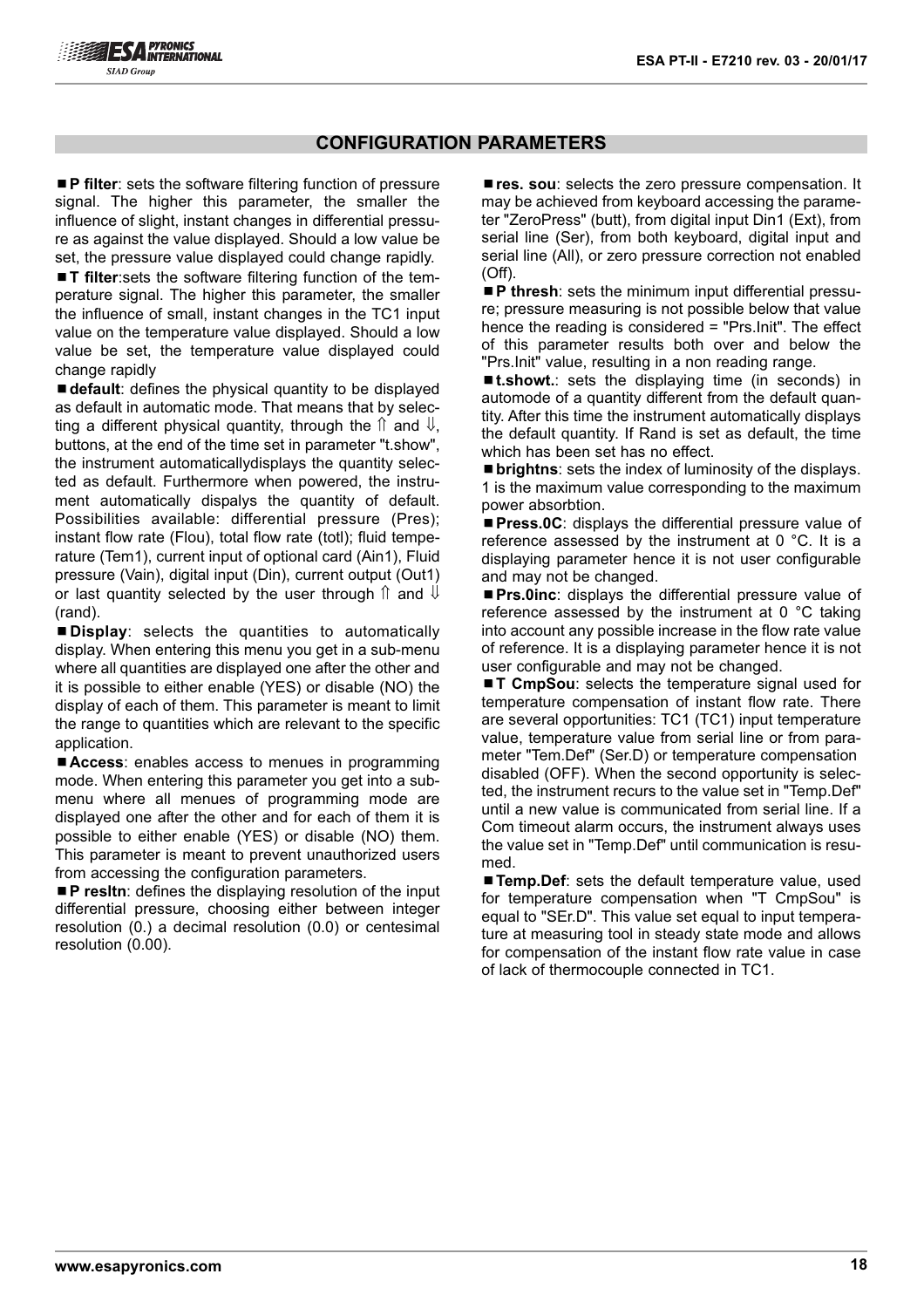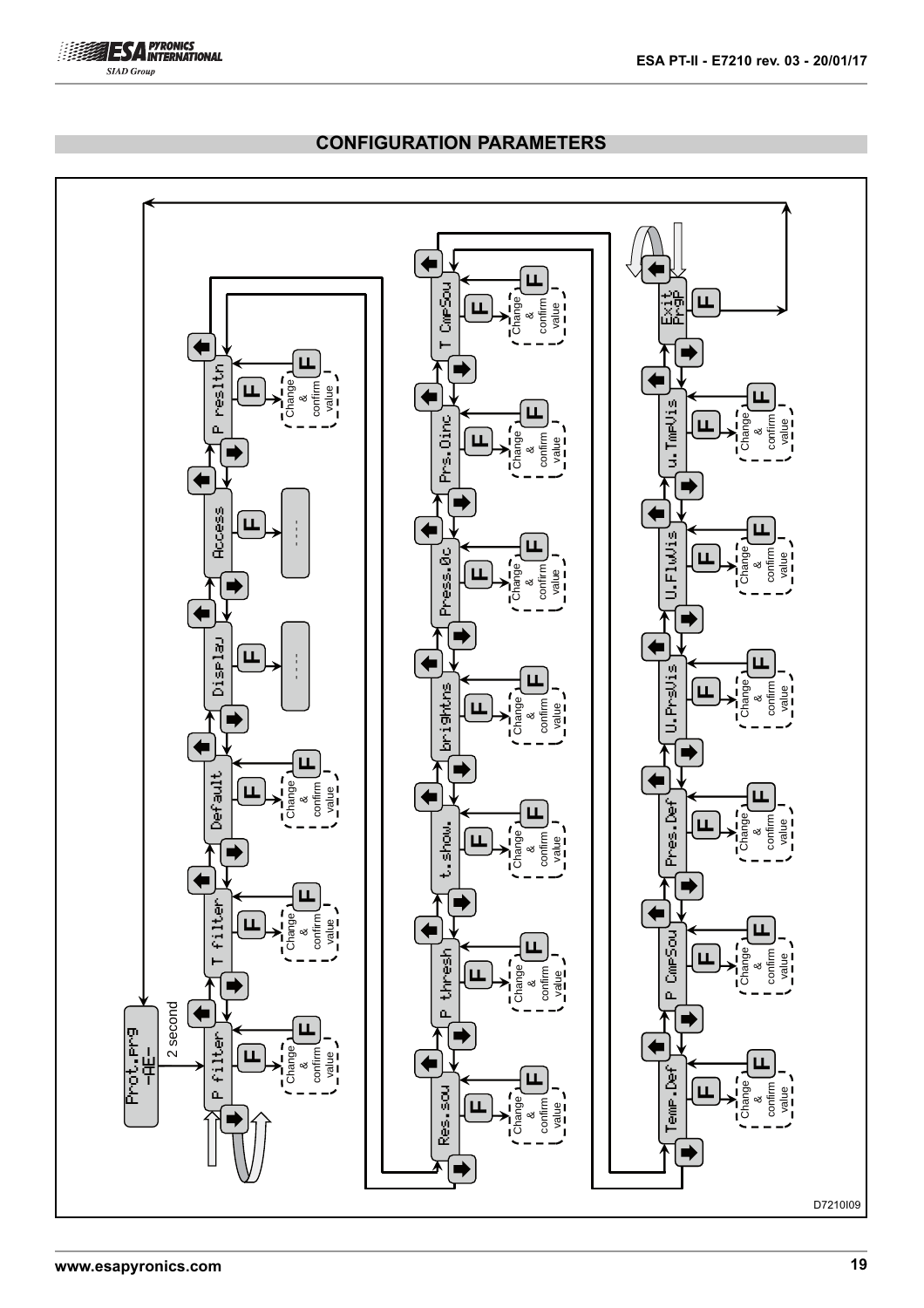■ **P CmpSou**: selects the pressure signal used for pressure compensation of instant flow rate. Choice is between: input Ain1 pressure valued on expansion card EXP-C (Ain1), pressure value from serial line or from parameter "Pres.Def" (SEr.D) or pressure compensation disabled (OFF). When the second opportunity is chosen, the instrument recurs to the value set in "Pres.Def" until a new value is communicated from serial line. If a Com timeout alarm occurs, the instrument always uses the value set in "Pres.Def" until communication is resumed. ¾**Pres.Def**: sets the default pressure value used for pressure compensation when "P CmpSou" is equal to "SEr.D". This value is set equal to input fluid pressure at measuring tool in steady state mode and allows for instant flow rate compensation in case of lack of pressure transmitter connected in the Ain1 input of the EXP-C

optional card.

■ **U.PrsVis**:selection of the measuring unit for the pressure displaying in automatic mode. The choice may be done among the following units: millibars (mbar), millimiters of water column (mmH20), pascal (pa) or inches of water column.

¾**U.FlwVis**: selection of the measuring unit for the instant flow and of the totalized flow in automaic mode, chosing between either normalised cubic meters per hour (Nm3/h) or cubic feet per minute (cfm).

¾**U.TmpVis**: selection of the measuring unit for the temperature displaying in automatic mode, chosing between either Centigrade degrees (°C) or Fahrenheit degrees (°F).

■ **ExitPraP**: exits from "ProtPra": if configured, by pressing F, it displays the programming mode again.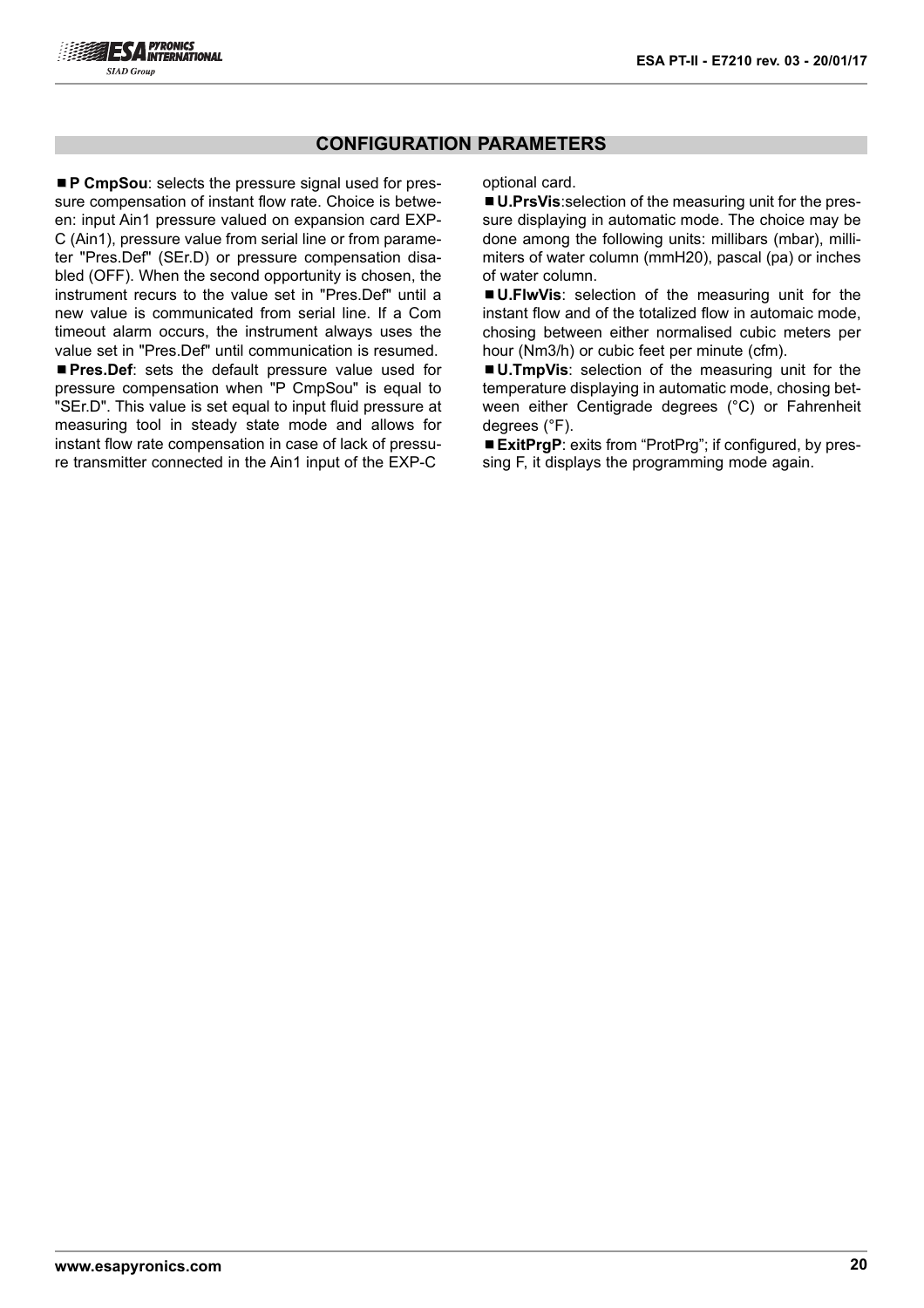### **HARDWARE MENU**

| <b>PARAMETER</b>                                                          | <b>UPPER</b><br><b>DISPLAY</b> | <b>DEFAULT</b> | <b>MINIMUM</b><br><b>VALUE</b> | <b>IMAXIMUM</b><br><b>VALUE</b> |
|---------------------------------------------------------------------------|--------------------------------|----------------|--------------------------------|---------------------------------|
| Presence of expansion card                                                | HWR EXP                        | no             | no                             | EXP.C.                          |
| Thermocouple type connected in TC1 input                                  | TC1 type                       | J              | J                              | K                               |
| Offset on TC1 thermocouple readout (in °C)                                | TC1 ofst                       | $\Omega$       | -50                            | 50                              |
| Calibration lower threshold current output Out1                           | Out1mALo                       | 8888           | 8888                           | 8888                            |
| Calibration upper threshold current output Out1                           | Out1mAHi                       | 8888           | 8888                           | 8888                            |
| Type current input Ain1 signal                                            | Ai1 type $(*)$                 | 0.0            | 0.0                            | 4.0                             |
| Numerical value corresponding to the upper threshold of the<br>Ain1 input | Ai1valLo (*)                   | 0.0            | $-999.9$                       | 999.9                           |
| Numerical value corresponding to the lower threshold of the<br>Ain1 input | Al1valHI $(*)$                 | 0.0            | $-999.9$                       | 999.9                           |
| Digital Din1 input function                                               | Func Di1                       | ZE.Pr          | ZE.Pr                          | Tot.r                           |
| Type of relative input pressure signal                                    | Pres.ln                        | <b>Pos</b>     | <b>Pos</b>                     | Neg                             |
| Measuring unit of pressure used while programming                         | U.PrsPrg                       | Mbar           | Mbar                           | Mh <sub>20</sub>                |
| By-pass value of pressure filtering                                       | Delta Fr                       | 600            | 0                              | 4000                            |
| Exit from HARDWARE Menu                                                   | Exit hrw                       | <b>YES</b>     | <b>YES</b>                     | <b>YES</b>                      |

(\*): Parameters available only with expansion card and if C.EXP is selected in parameter "HWR EXP".

■ **HWR EXP**: selects the expansion card. The parameter must be set equal to EXP.C when the card is installed, in order to enabled the relative functions. By selecting Drim, some functions which are not referred to ESA PT-II are enabled, hence it must not be selected.

■ **TC1 type**: selects the thermocouple type connected in TC1 input, choosing either between J (Tc J) with reading ranging from 0 to 800 °C or K (Tc K) ranging from 0 to 1250 °C.

■ **TC1 ofst**: selects the offset (in °C) to be added to the temperature value read by the TC1 thermocouple input to correct possible reading mistakes.

■ Out1mALo: calibrates current output OUT1 signal at lower threshold; this function allows for correction of analog signal transmission mistakes. When the parameter is being changed, the instrument activates the relative output at lower threshold and by pressing and , the numeric value displayed is modified until the correct output is reached; afterwards confirmation is necessary to store the new calibration. The numeric value displayed is not directly proportional to the transmitted current value hence it is necessary to decrease it in order to increase the output value or viceversa. To perform accurate calibration it is necessary to first correct the upper threshold value (parameter Out1mAhi) and then the lower threshold value.

■ Out1mAHi: calibrates current output OUT1 signal at upper threshold; this function allows for correction of analog signal transmission mistakes. When the parameter is being changed, the instrument activates the relative output at upper threshold and by pressing and , the numeric value displayed is modified until the correct output is reached; afterwards confirmation is necessary to store the new calibration. The numeric value displayed is not directly proportional to the transmitted current value hence it is necessary to decrease it in order to increase the output value or viceversa.

■ Ai1 type: selects the Ain1input signal scale on EXP-C expansion card. Choice is between  $0\div 20$  mA (0.0) and  $4\div 20$  mA  $(4.0)$ .

■ Ai1valLO: sets the numeric value corresponding to lower threshold of Ain1 input signal. This value must correspond to fluid pressure to which the remote transmitter transmits the lower threshold signal.

■ Ai1valHI: sets the numeric value corresponding to upper threshold of Ain1 input signal. This value must correspond to fluid pressure to which the remote transmitter transmits the upper threshold signal (20 mA).

■ **FuncDi1**: selects the Din1 digital input function, choosing if either the signal must enable the automatic zero resetting of the differential pressure reading (ZE.Pr) or zero the total flow rate value (Tot.r).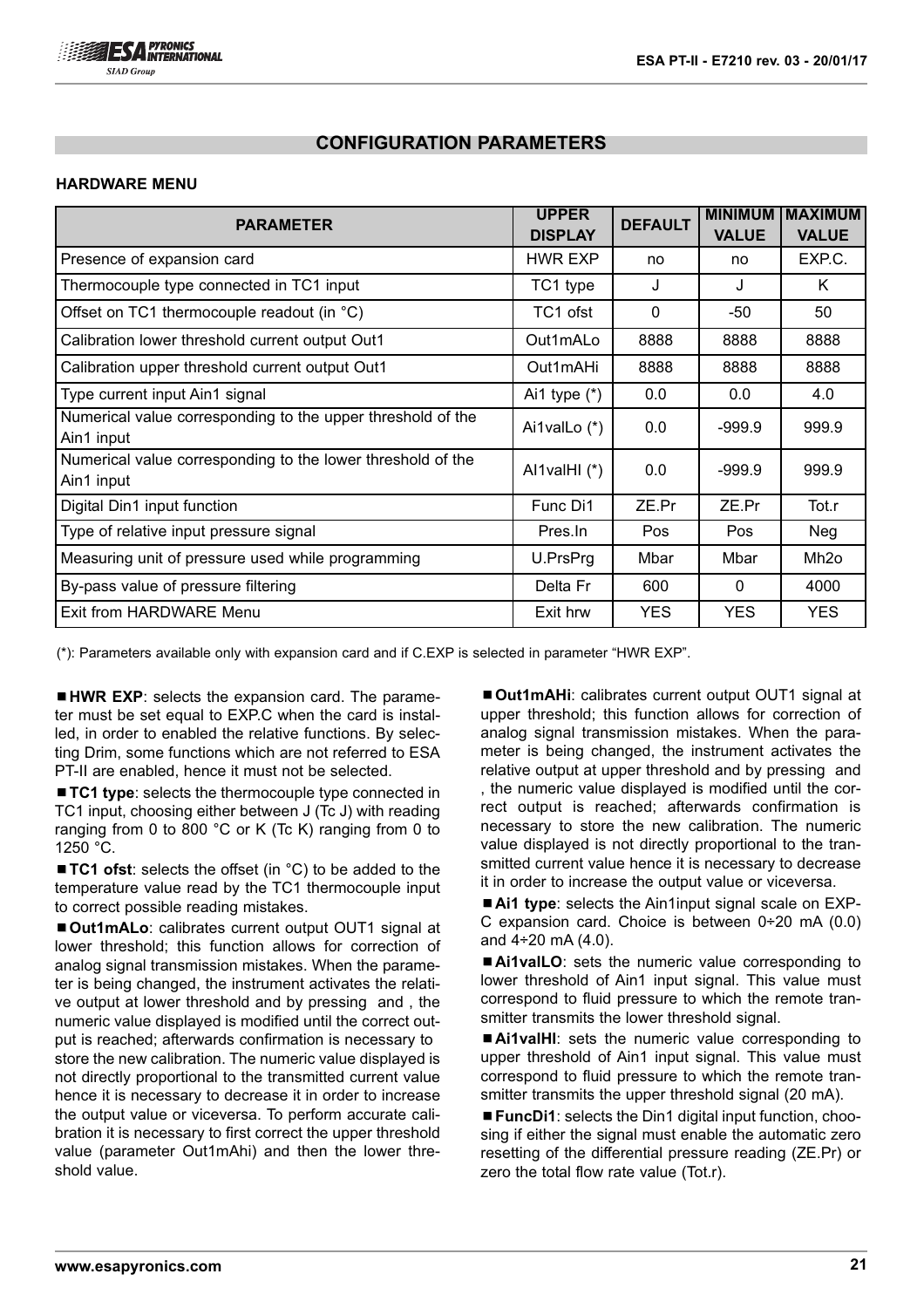

#### **www.esapyronics.com 22** Hardware -CE- TC1 type HWR EXP TC1 ofst Out1mALo OutmAHi Ai1 type Press.In U.PrsPrg Delta Fp Ai1valHi Ai1vaLo Func DI1 Exit hwr **F**Change & confirm ्ल Change & confirm value 2 second **FFF**Change &ā confirm value **FF**Change &confirm ا $\bar{\pi}$ Change &confirm value **FFFF**Change &confirm  $\overline{\mathfrak{a}}$ **FFFF**Change & confirm value Change & confirm value **FFFF**Change &confirm value **FF**Change &confirm value Change & confirm value **FF**Change & confirm value **FFF**D7210I10

# **CONFIGURATION PARAMETERS**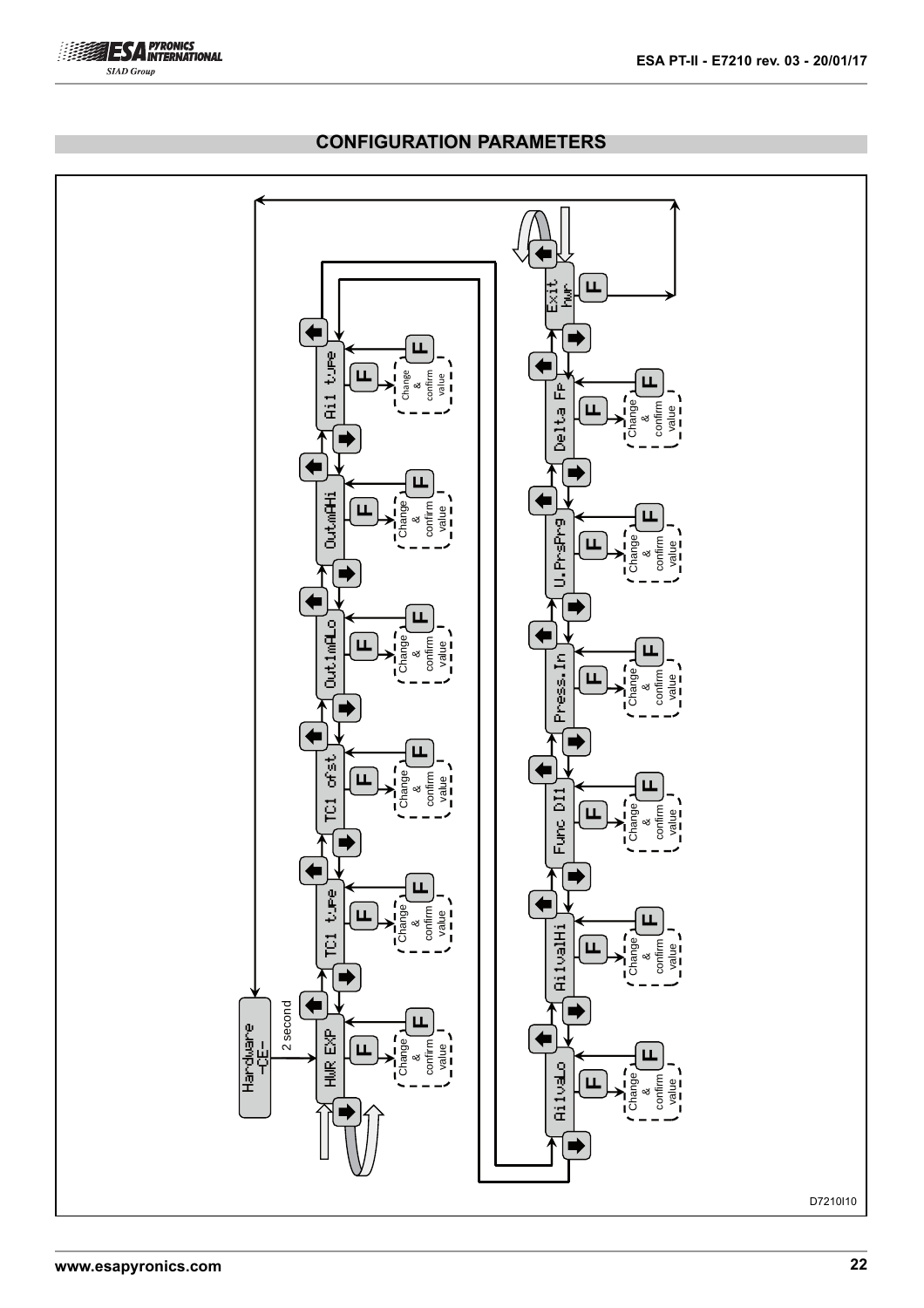■ Pres.In: selection of the pressure input to which the relative pressure signal has been connected, chosing between either the positive input (pos), or negative one (neg). The second case occurs when you have to read negative pressures with instruments such as A and B. By setting "Pres.In" at NEG, the device displays the negative pressure measuring.

¾**U.PrsPrg**: selection of the pressure measuring unit used for the "Pressref", "Prsinref" and "Prs.init" parameter setting in programming mode. The choice is between either millibar (mbar) or millimeters of water column (mmH20), bearing in mind what has been said in "Note

#### **DIN1 DIGITAL INPUT**

ESA PT-II is equipped with a digital input (Din1 input), to which several functions can be associated via the parameter "Func Di1". This input must be void of current signals. To start the selected control, the Din1 digital input must stay active for 10 seconds at least and not active for a further 5 seconds. The controls available are:

■ Remote control for flow rate totalizer resetting: enables the resetting of the total flow rate value only if parameter "Tot.res" is ON. During this phase, the message "Tot.clear" flashes on the upper display.

■ Remote control for zero pressure correction: enables the automatic resetting of the differential pressure rea1" described in PT menu.

■ **Delta Fp**: selections of a by-pass value of the pressure filtering, meant to allow for a rapid reading response compared with a wide change in the input signal even if filtering is good. It is important to know that the numeric value displayed is directly proportional to the sensor range, hence by increasing this value, the area around the size where the filtering defined in the "Pfilter" parameter is active, is increased.

■ **Exit hrw**: exits from the HARDWARE menu; by pressing **F** the instrument returns to programming mode.

ding only if enabled in "res.sou". This function is meant to compensate on-site changes in zero reading in the longrun. Before proceeding further, **make sure ESA PT-II has been powered for the last 15 minutes at least** (otherwise the message ERR2 appears on the lower display) **and that the tubes of the input pressure signal are disconnected**. During this phase the message "ext.zero" flashes on the upper display. The instrument does not accept this control when the pressure read by the sensor is higher than 5 mbar (5 mmH20 for C, D and E versions) and lower than - 5 mbar (-5 mmH20 for C, D and E versions).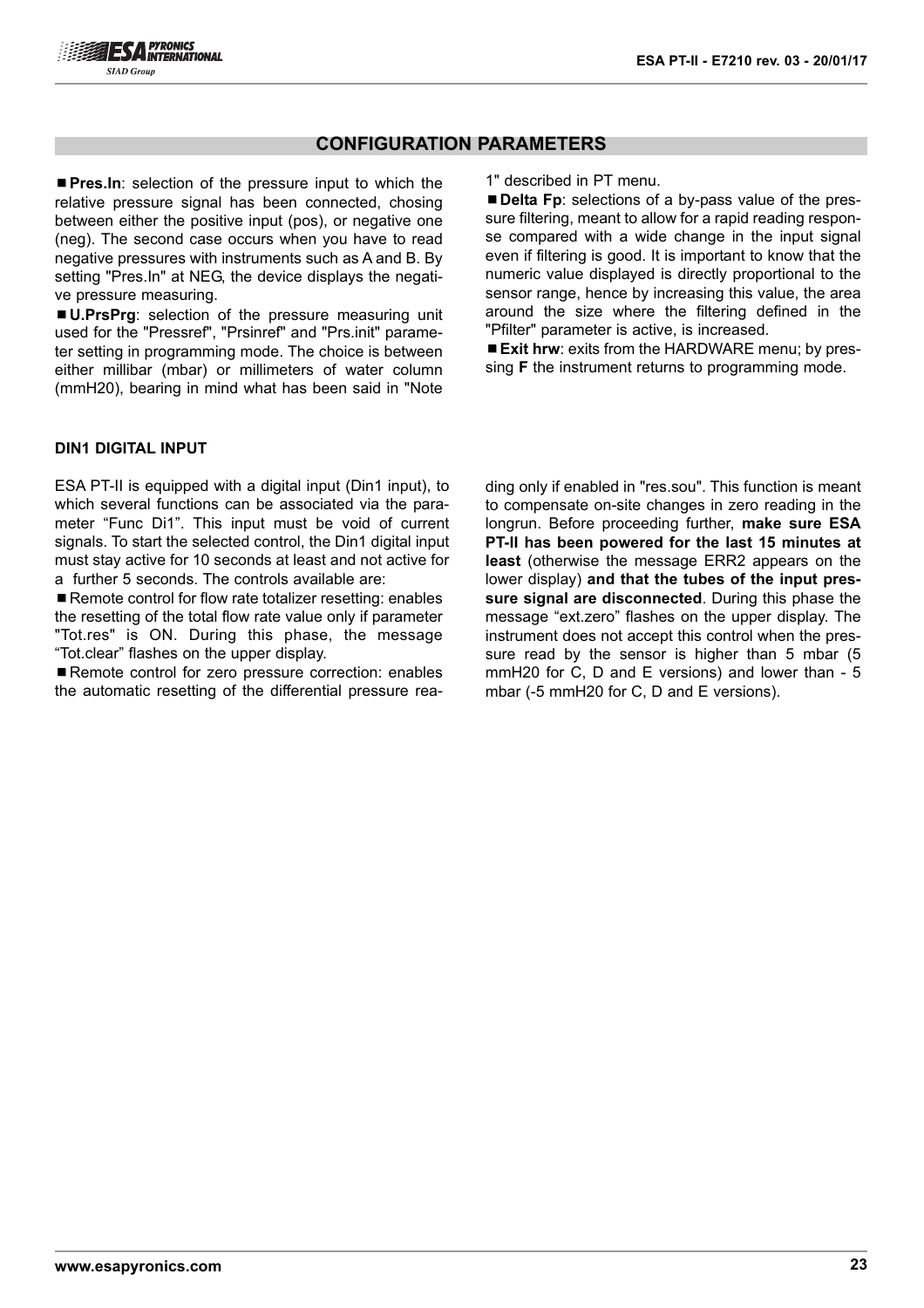#### **SERIAL COMMUNICATION**

ESA PT-II is equipped with a digital communication interface to communicate with a PC, PLC or remote supervisor. Through the exchange of data and controls, it is possible to control and supervise the instrument. The hardware interface installed is a two-wire RS485 interface allowing up to 32 units to be connected coming from the same line. By means of adequate signal repetitors up to 254 units can be connected if required.

The communication protocol is MODBUS-RTU and the instrument is a slave device only responding after receiving a request from the master. 8-bit transmitted data, no parity and 1 stop bit; communication speed can be selected: 2400; 4800; 9600 or 19200 Baud/s. No unit connected to the same network can have the same address. ESA PT-II accepts the following requests from the supervisor:

| <b>MODBUS-RTU</b><br><b>FUNCTION CODE</b> | <b>TYPE OF REQUEST</b> | <b>MAX N. OF WORDS</b><br><b>FOR EACH COMMUNICATION</b> |
|-------------------------------------------|------------------------|---------------------------------------------------------|
| 03                                        | reading of no. words   | 25                                                      |
| 06                                        | writing of one word    |                                                         |
| 16                                        | writing of no. words   |                                                         |

The parameter values are transmitted as "signed", except if differently specified, and using one word (16 bits) for datum, the available values range from -32767 to 32767. In order to have maximum data accuracy, the following opportunities can be chosen which best suit the application:

■ **FULL**: all data are transmitted with their decimal or centesimal figure, respecting the parameter resolution. As for the differential pressure read, the resolution set for automode is respected. In this mode values up to 32767 can be transmitted, therefore the instant flow rate, the reference flow rate and the flow rate increase cannot be greater than 3276 Nm3/h (with one decimal figure).

■ **INT**: all data are transmitted withiut decimal figures, because all figures after the point are not taken into account. In this mode the reference flow rate and the flow rate increase may be transmitted with values up to 6530 Nm3/h whereas the instant flow rate may be transitted with values up to 32'760 Nm3/h.

¾**FINT**: all data are transmitted with their decimal or centesimal figure, respecting the parameter resolution (as for FULL), except for instant flow rate values,reference flow rate and flow rate increase which are transmitted as in INT. This mode allows for the serial transmission in applications where there are slight differential pressures (for instance decimal figures) and abundant flow rate.

The total flow rate value, unlike other parameters, is transmitted as "unsigned" in two words, the most significant in the 0 address and the least significant in the 1 address. This value may be read as "long" in the 0 address, or can be obtained as follows:

#### Total flow rate

= (address value 0 X 65536) +

#### address value 1

Modbus addresses of the read quantities and of parameters of ESA PT-II, transmitted with FULL resolution are listed below. For serial transmission with other resolutions, please check what has been said previously.

| <b>PARAMETER</b> | <b>DESCRIPTION</b>            | DEC.<br><b>POINTS</b> | <b>READ</b><br><b>WRITE</b> | DEC.<br><b>ADDRESS</b>            | <b>VALUES</b>            |
|------------------|-------------------------------|-----------------------|-----------------------------|-----------------------------------|--------------------------|
| Prs mbar         | instant differential pressure | $0.2$ (*)             | R                           | 02                                | $-32767 \div 32767$      |
| Flw Nm/h         | instant flow                  |                       | R                           | 03 unsigned                       | $0 + 65536$              |
| Totl             | totalized flow                | 0                     | R                           | 00 (high)<br>01 (low)<br>unsigned | 0 ÷ 65536<br>$0 + 65536$ |
| Temp1 °C         | TC1 input instant temperature | 0                     | R                           | 04                                | $-100 \div 1300$         |
| Ain1 mA          | current Ain1 input signal     |                       | R                           | 11                                | 0 ÷ 300                  |
| Val Ain1         | relative value at Ain1 input  |                       | R                           | 16                                | $-9999 \div 9999$        |
| Din1             | Din1 digital input state      | 0                     | R                           | 05                                | $0 \div 1$               |
| AOut1 mA         | current Aout1 output signal   | 1                     | R                           | 06                                | 0 ÷ 300                  |

## **AUTOMATIC MODE**

(\*): the decimal values transmitted are for the displaying resolution selected for automode (parameter "P reslt").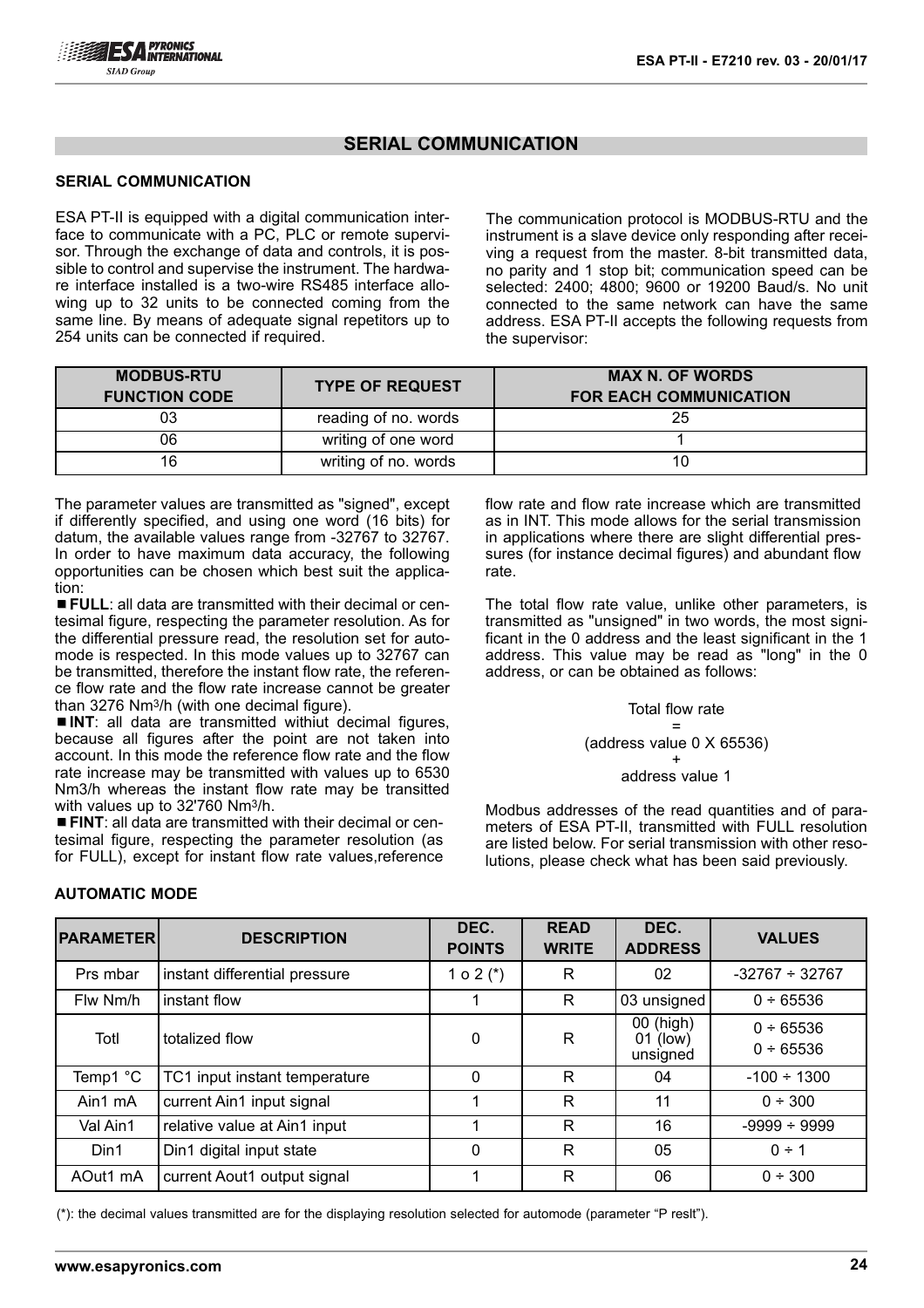

## **PROGRAMMING MODE - PT MENU**

| <b>PARAMETER</b> | <b>DESCRIPTION</b>                                    | DEC.<br><b>POINTS</b> | <b>READ</b><br><b>WRITE</b> | DEC.<br><b>ADDRESS</b>              | <b>VALUES</b>          |             |             |
|------------------|-------------------------------------------------------|-----------------------|-----------------------------|-------------------------------------|------------------------|-------------|-------------|
| Flow ref         | Reference flow                                        | 1                     | R/W                         | 127 unsigned                        | 0 ÷ 65536              |             |             |
| Press ref        | Reference differential pressure                       | 1                     | R/W                         | 128                                 | $-3000 \div 30000$     |             |             |
| temp ref         | Fluid temperature of reference                        | 1                     | R/W                         | 129                                 | 0 ÷ 7000               |             |             |
| Prsinref         | Input reference pressure                              | 1                     | R/W                         | 153                                 | 0 ÷ 30000              |             |             |
| Prs init         | Lower threshold pressure                              | 1                     | R/W                         | 130                                 | $-3000 \div 30000$     |             |             |
| Flou inc         | Increase of flow electrical low input level           | 1                     | R/W                         | 131 unsigned                        | 0 ÷ 65536              |             |             |
| out1 Sou         | Quantity associated with Out1 output                  |                       |                             | 0<br>R/W                            | 200                    | $\mathbf 0$ | <b>Flow</b> |
|                  |                                                       |                       |                             |                                     | 1                      | Pres        |             |
|                  | Type of Out1 output signal                            |                       |                             |                                     | 0                      | $d$ 0.0     |             |
|                  |                                                       |                       |                             |                                     | 1                      | $d$ 4.0     |             |
| out1type         |                                                       | $\overline{0}$        | R/W                         | 201                                 | $\overline{2}$         | 12.0        |             |
|                  |                                                       |                       |                             |                                     | 3                      | $r$ 0.0     |             |
|                  |                                                       |                       |                             |                                     | 4                      | $r$ 4.0     |             |
|                  | Enabling/disabling                                    |                       | R/W                         | 202                                 | 0                      | <b>OFF</b>  |             |
|                  | $\mathbf 0$<br>Tot res<br>of zero totaliser resetting |                       |                             |                                     | 1                      | On          |             |
| Tot.Cont         | Value of totalized flow<br>for Do1 digital output     | $\mathbf 0$           | R/W                         | 171 (high)<br>172 (low)<br>unsigned | 0 ÷ 65536<br>0 ÷ 65536 |             |             |
| Tot_tmr          | Duration of impulse on Do1 digital output             | $\mathbf{1}$          | R/W                         | 173                                 | 0 ÷ 100                |             |             |

## **PROGRAMMING - COMM MENU**

| <b>PARAMETER</b> | <b>DESCRIPTION</b>             | DEC.<br><b>POINTS</b> | <b>READ</b><br><b>WRITE</b> | DEC.<br><b>ADDRESS</b> | <b>VALUES</b>  |         |
|------------------|--------------------------------|-----------------------|-----------------------------|------------------------|----------------|---------|
| Protocol         | Communication protocol         | 0                     | R                           | 217                    | $\mathbf{0}$   | Modbus  |
| Node No.         | Serial communication address   | $\Omega$              | R/W                         | 214                    |                | 1 ÷ 255 |
|                  | Serial communication speed (*) |                       |                             |                        | 0              | 2.4     |
| K baud           |                                | $\mathbf{0}$          | R/W                         | 215                    |                | 4.8     |
|                  |                                |                       |                             |                        | $\overline{2}$ | 9.6     |
|                  |                                |                       |                             |                        | 3              | 19.2    |
|                  |                                |                       |                             |                        | $\mathbf{0}$   | Int     |
| resolut          | Trasmitted data resolution     | $\Omega$              | R/W                         | 216                    | 1              | Fint    |
|                  |                                |                       |                             |                        | $\overline{2}$ | Full    |
| Ctimeout         | Communication timeout          | $\Omega$              | R/W                         | 170                    | $0 \div 255$   |         |

(\*): The new communication speed, selected via serial communication, is only accepted at the next powering of the instrument.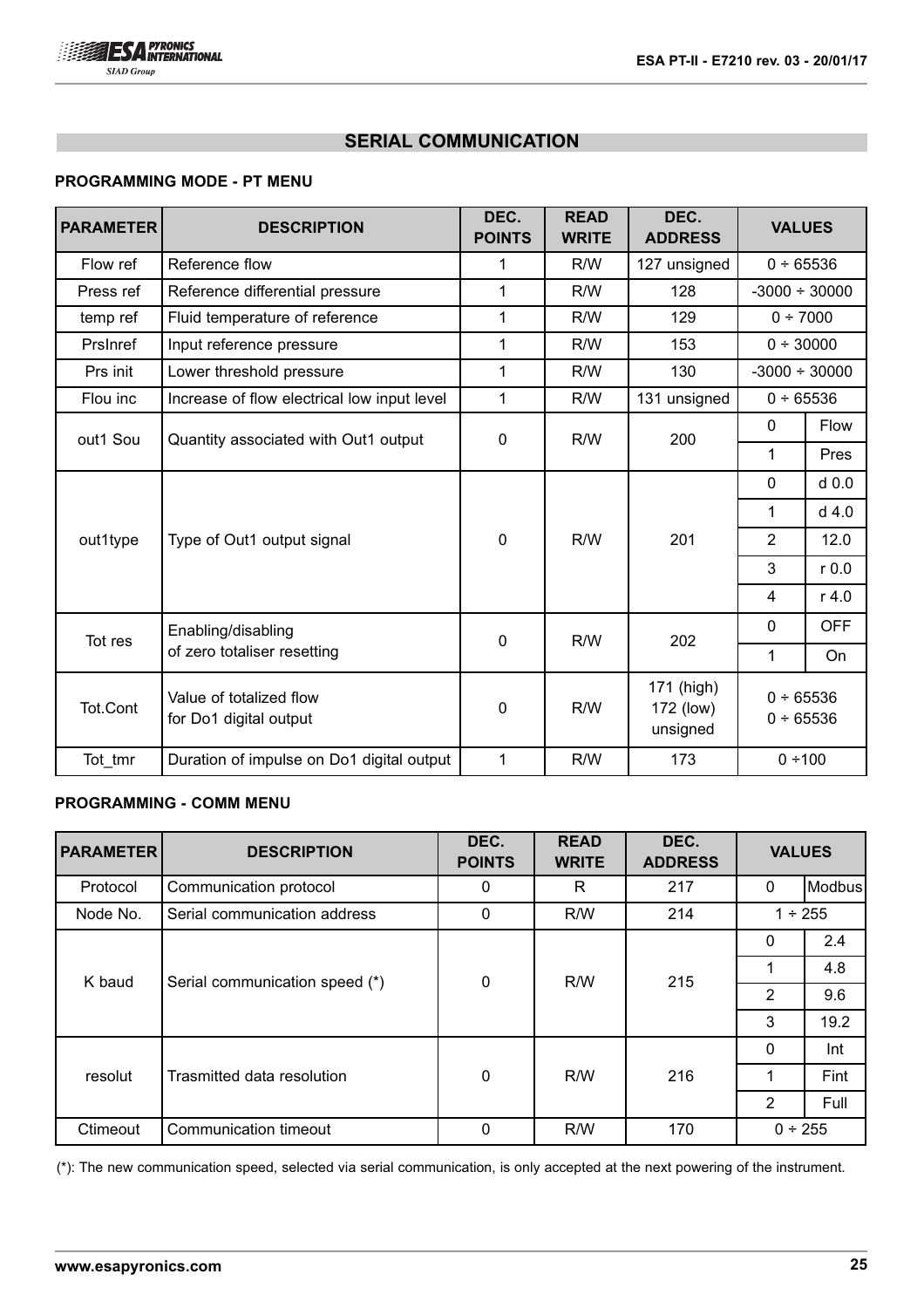## **PROGRAMMING MODE - PROT.PRG MENU**

| <b>PARAMETER</b> | <b>DESCRIPTION</b>             | DEC.<br><b>POINTS</b> | <b>READ</b>  | DEC.           | <b>VALUES</b>    |            |
|------------------|--------------------------------|-----------------------|--------------|----------------|------------------|------------|
|                  |                                |                       | <b>WRITE</b> | <b>ADDRESS</b> |                  |            |
| Pfilter          | Filter on pressure reading     | 0                     | R/W          | 207            | 2 ÷ 20           |            |
| <b>Tfilter</b>   | Filter on temperature reading  | $\mathbf 0$           | R/W          | 221            | 1 ÷ 3            |            |
|                  |                                |                       |              |                | $\mathbf 0$      | pres       |
|                  |                                |                       |              |                | 1                | flou       |
|                  |                                |                       |              |                | $\overline{2}$   | totl       |
|                  |                                |                       |              |                | 3                | tem1       |
| Default          | Default quantity               | $\boldsymbol{0}$      | R/W          | 204            | $\boldsymbol{9}$ | Ain1       |
|                  |                                |                       |              |                | 10               | VAin       |
|                  |                                |                       |              |                | 11               | Din1       |
|                  |                                |                       |              |                | 12               | Out1       |
|                  |                                |                       |              |                | 14               | Dout       |
|                  |                                |                       |              |                | 15               | rand       |
| Vis Pres         | Pressure display enabling      | $\pmb{0}$             | R/W          | 220            | $\mathbf 0$      | no         |
|                  |                                |                       |              | (bit0)         | 1                | <b>YES</b> |
| Vis Flow         | Flow display enabling          | $\mathbf 0$           | R/W          | 220            | $\mathbf 0$      | no         |
|                  |                                |                       |              | (bit1)         | 1                | <b>YES</b> |
| Vis Totl         | TOtl display enabling          | $\boldsymbol{0}$      | R/W          | 220            | $\mathbf 0$      | no         |
|                  |                                |                       |              | (bit2)         | 1                | <b>YES</b> |
| Vis Tem1         | Tem1 display enabling          | $\mathbf 0$           | R/W          | 220            | $\mathbf 0$      | no         |
|                  |                                |                       |              | (bit3)         | 1                | <b>YES</b> |
| Vis Ain1         | Ain1 mA display enabling       | $\mathbf 0$           | R/W          | 220            | $\mathbf 0$      | no         |
|                  |                                |                       |              | (bit9)         | 1                | <b>YES</b> |
| VisVAin1         | Val Ain1 display enabling      | $\mathbf 0$           | R/W          | 220            | $\mathbf 0$      | no         |
|                  |                                |                       |              | (bit10)        | 1                | <b>YES</b> |
| Vis Din          | Din1 display enabling          | $\mathbf 0$           | R/W          | 220            | 0                | no         |
|                  |                                |                       |              | (bit11)        | $\mathbf{1}$     | <b>YES</b> |
| Vis out1         | Aout1 mA display enabling      | $\pmb{0}$             | R/W          | 220            | $\mathbf 0$      | no         |
|                  |                                |                       |              | (bit12)        | 1                | <b>YES</b> |
| Vis dout         | Dout display enabling          | $\mathbf 0$           | R/W          | 220            | 0                | no         |
|                  |                                |                       |              | (bit14)        | 1                | <b>YES</b> |
| Acc PT           | PT menu access enabing         | $\mathbf 0$           | R/W          | 219            | $\mathbf 0$      | no         |
|                  |                                |                       |              | (bit1)         | $\mathbf{1}$     | <b>YES</b> |
| Acc Comm         | Comm menu access enabling      | $\mathbf 0$           | R/W          | 219            | $\mathbf 0$      | no         |
|                  |                                |                       |              | (bit2)         | 1                | <b>YES</b> |
|                  |                                |                       |              |                | $\mathbf 0$      | 0.         |
| Presltr          | Resolution of pressure display | $\pmb{0}$             | R/W          | 208            | $\mathbf{1}$     | 0.         |
|                  |                                |                       |              |                | $\overline{2}$   | .00.       |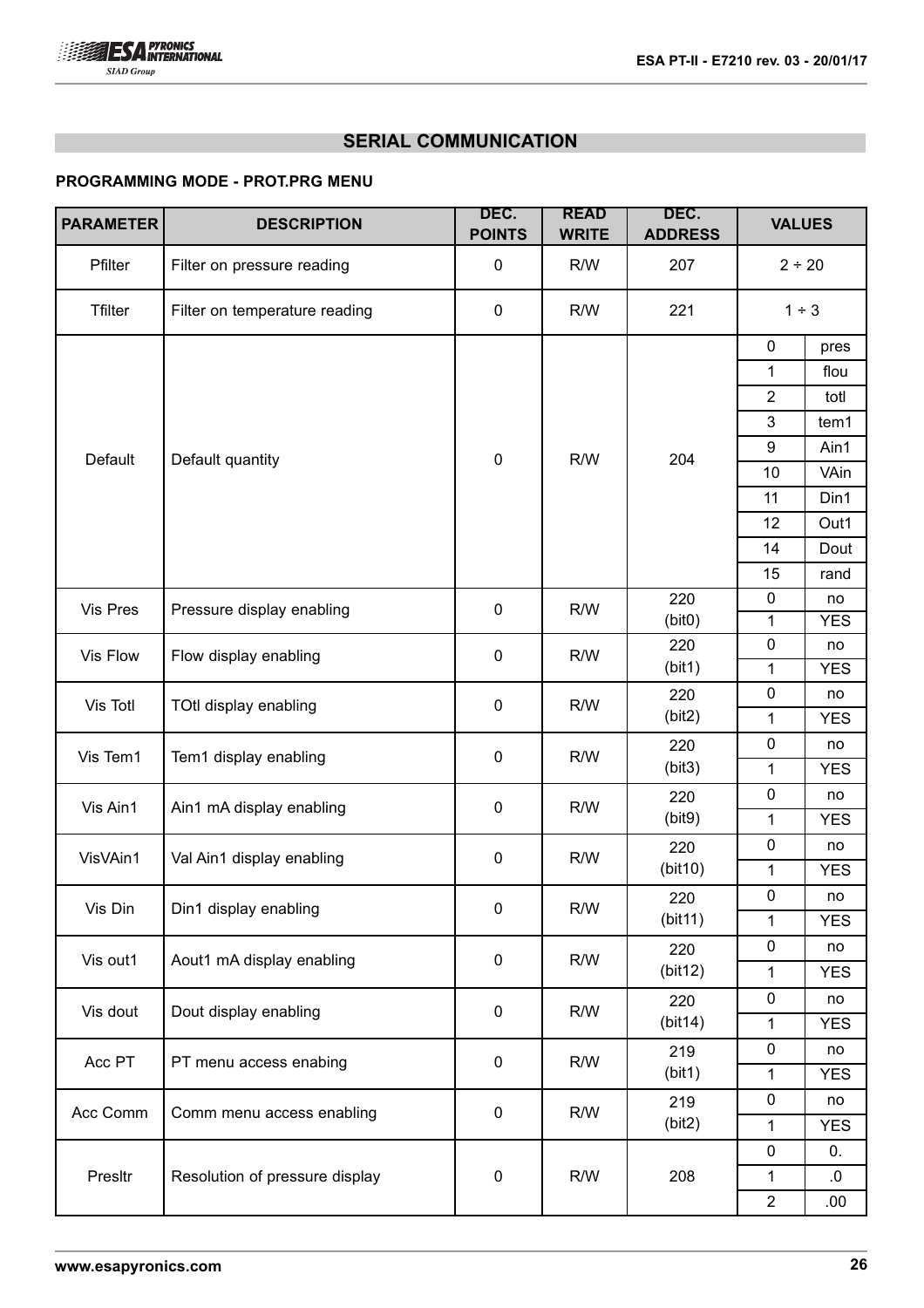

| <b>PARAMETER</b> | <b>DESCRIPTION</b>                                                 | DEC.<br><b>POINTS</b> | <b>READ</b><br><b>WRITE</b> | DEC.<br><b>ADDRESS</b> | <b>VALUES</b>  |                     |
|------------------|--------------------------------------------------------------------|-----------------------|-----------------------------|------------------------|----------------|---------------------|
|                  |                                                                    |                       |                             |                        | 0              | Off                 |
|                  |                                                                    |                       |                             |                        | 1              | butt                |
| res sou          | Zero pressure compensation enabling                                | $\mathbf 0$           | R/W                         | 206                    | $\overline{2}$ | ext                 |
|                  |                                                                    |                       |                             |                        | $\mathfrak{B}$ | All                 |
|                  |                                                                    |                       |                             |                        | 4              | ser                 |
| Ptresh           | Minimum pressure for reading enabling                              | $\overline{2}$        | R/W                         | 100                    |                | 0 ÷ 500             |
| tshow            | Displaying time of quantity different from<br>default              | $\mathbf 0$           | R/W                         | 218                    |                | 1 ÷ 255             |
| brigtns          | Adjustment of display brightness                                   | $\mathbf 0$           | R/W                         | 205                    |                | 1 ÷ 7               |
| Pres.0C          | Differential pressure of reference at 0 °C                         | 1                     | $\mathsf{R}$                | 07                     |                | 0 ÷ 9999            |
| Prs.0inc         | Differential pressure of reference at 0 °C<br>referred to Flow Inc | 1                     | R                           | 08                     |                | 0 ÷ 9999            |
|                  |                                                                    |                       |                             |                        | $\mathbf 0$    | Off                 |
| T CmPSou         | Source of compensation temperature                                 | $\mathbf{0}$          | R/W                         | 224                    | 1              | Ser.D               |
|                  |                                                                    |                       |                             |                        | $\overline{2}$ | TC <sub>1</sub>     |
| Temp.Def         | Input temperature of default fluid                                 | $\mathbf 0$           | R/W                         | 154                    | $0 + 1300$     |                     |
|                  |                                                                    |                       |                             |                        | 0              | Off                 |
| P CmPSou         | Source of compensation pressure                                    | $\mathbf 0$           | R/W                         | 225                    | $\mathbf{1}$   | Ser.D               |
|                  |                                                                    |                       |                             |                        | $\overline{2}$ | Ain1                |
| Pres.Def         | Input pressure of default fluid                                    | 1                     | R/W                         | 155                    |                | $0 + 9999$          |
|                  |                                                                    |                       |                             |                        | 0              | mbar                |
| U.PrsVis         | Measuring unit selected for pressure                               | $\mathbf 0$           | R/W                         | 235                    | 1              | mmH <sub>20</sub>   |
|                  | displaying                                                         |                       |                             |                        | $\overline{2}$ | Pa                  |
|                  |                                                                    |                       |                             |                        | 3              | Inc H <sub>2O</sub> |
| U.FlwVis         | Measuring unit selected for flow displa-                           | $\mathbf 0$           | R/W                         | 237                    | $\mathbf 0$    | Nm <sup>3</sup> /h  |
|                  | ying                                                               |                       |                             | $\mathbf{1}$           | cfm            |                     |
| U.TmpVis         | Measuring unit selected for temperature                            | $\mathbf 0$           | R/W                         | 238                    | $\mathbf 0$    | $^{\circ}C$         |
|                  | displaying                                                         |                       |                             |                        | $\mathbf{1}$   | $\circ$ F           |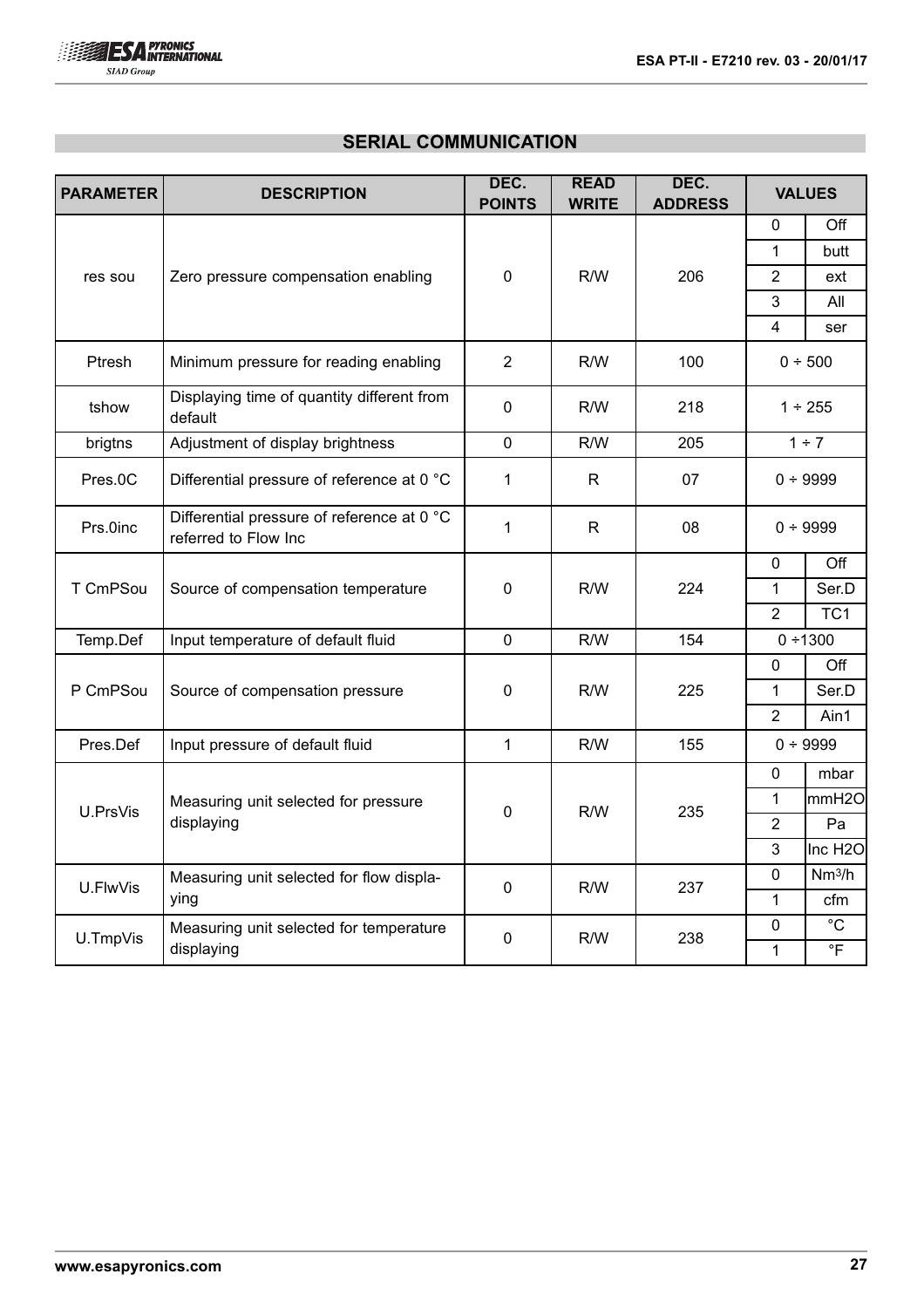# **PROGRAMMING MODE - HARDWARE MENU**

| <b>PARAMETER</b> | <b>DESCRIPTION</b>                                            | DEC.<br><b>POINTS</b> | <b>READ</b><br><b>WRITE</b> | DEC.<br><b>ADDRESS</b> | <b>VALUES</b>     |              |
|------------------|---------------------------------------------------------------|-----------------------|-----------------------------|------------------------|-------------------|--------------|
|                  |                                                               |                       |                             |                        | $\mathbf{0}$      | no           |
| <b>HWR EXP</b>   | Expansion card                                                | 0                     | R/W                         | 209                    | 1                 | EXP.C        |
|                  |                                                               |                       |                             |                        | $\overline{2}$    | <b>Drim</b>  |
| TC1 type         | TC1 input thermocouple type                                   | 0                     | R/W                         | 210                    | $\mathbf 0$       | $\mathbf{J}$ |
|                  |                                                               |                       |                             |                        | 1                 | K            |
| TC1 ofst         | Offset reading of TC1 thermocouple                            | $\overline{0}$        | R/W                         | 121                    | $-50 \div 50$     |              |
| Out1mALo         | Output Out1 lower threshold calibration                       | $\overline{0}$        | R/W                         | 124                    | 0 ÷ 9999          |              |
| Out1mAHi         | Output Out1 upper threshold calibration                       | $\overline{0}$        | R/W                         | 123                    | 0 ÷ 9999          |              |
| Ai1 type $(*)$   | Ain1 input signal type                                        | $\overline{0}$        | R/W                         | 212                    | 0                 | 0.0          |
|                  |                                                               |                       |                             |                        | 1                 | 4.0          |
| Al1valLo (*)     | Numeric value corresponding to Ain1<br>input lower threshold  | 1                     | R/W                         | 151                    | $-9999 \div 9999$ |              |
| Al1valHI (*)     | Numeric value corresponding to Ain1<br>input upper threshold  | 1                     | R/W                         | 152                    | $-9999 \div 9999$ |              |
|                  |                                                               |                       |                             |                        | $\mathbf{0}$      | ZE.Pr        |
| Func Di1         | Din1 digital input function                                   | 0                     | R/W                         | 213                    | 1                 | Tot.r        |
|                  |                                                               |                       |                             |                        | $\overline{2}$    | Ou.Fr        |
| Pres.In          | Reading type (either positive or negative)                    | 0                     | R/W                         | 233                    | $\overline{0}$    | pos          |
|                  |                                                               |                       |                             |                        | 1                 | neg          |
| U.Prs.Prg        | Measuring unit used while programming                         | $\mathbf 0$           | R/W                         | 234                    | $\mathbf{0}$      | mbar         |
|                  |                                                               |                       |                             |                        | 1                 | mmH2O        |
| Delta Fp         | Value of the pressure delta necessary<br>to disable filtering | 0                     | R/W                         | 174                    | 0 ÷ 4000          |              |

(\*): Parameters available only with expansion card and if C.EXP is selected in parameter "HWR EXP"

# **CONTROLS AND PARAMETERS FROM SERIAL**

| <b>PARAMETER</b> | <b>DESCRIPTION</b>                           | DEC.<br><b>POINTS</b> | <b>READ</b><br><b>WRITE</b> | DEC.<br><b>ADDRESS</b> |   | <b>VALUES</b> |
|------------------|----------------------------------------------|-----------------------|-----------------------------|------------------------|---|---------------|
| Ser.Tem          | Temperature compensation from serial<br>line | 0                     | R/W                         | 18                     |   | 0 ÷ 1300      |
| Ser.Prs          | Pressure compensation from serial line       |                       | R/W                         | 19                     |   | $0 + 9999$    |
| Tot.res          | Total flow rate resetting from serial line   | 0                     | R/W                         | 300                    | 0 | disabled      |
|                  |                                              |                       |                             |                        |   | enabled       |
| Pres.res         |                                              | 0                     | R/W                         | 301                    | 0 | disabled      |
|                  | Zero pressure correction from serial line    |                       |                             |                        |   | enabled       |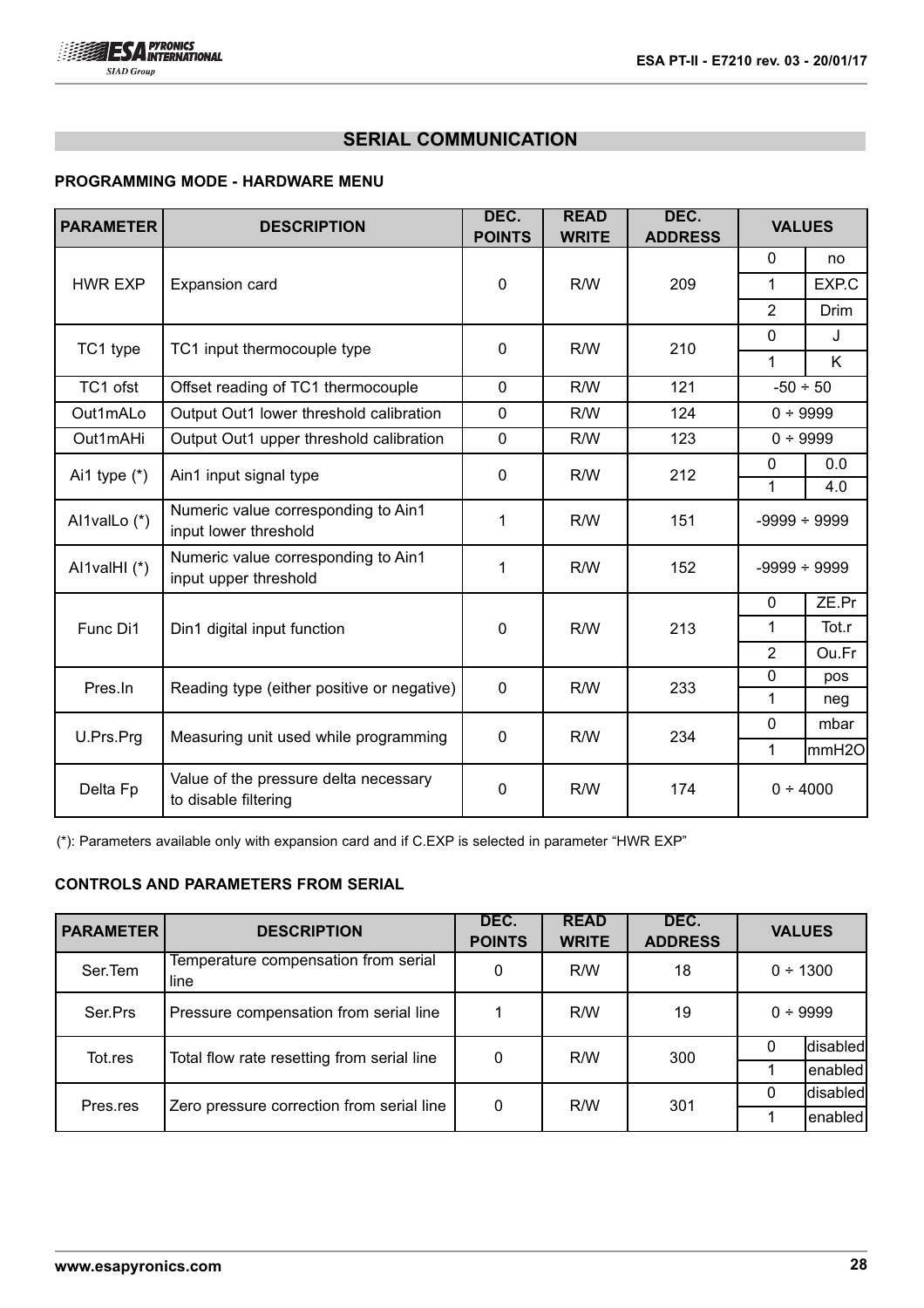

## **COMMUNICATION ERROR RESPONSE**

When ESA PT-II receives a request whose error check (CRC) is wrong, it sends no answer to its master. If there are mistakes in the request of the master, the device does not answer as requested, but sends an error message where the "function code" is repeated but increased by 128 (80 h) followed by the error code:

| <b>ADDRESS</b> | <b>FUNCTION CODE</b><br><b>ERROR</b><br>$+ 128 (80h)$<br><b>CODE</b> |      | <b>ERROR CHECK (CRC)</b><br>high byte | <b>ERROR CHECK (CRC)</b><br>low byte |  |
|----------------|----------------------------------------------------------------------|------|---------------------------------------|--------------------------------------|--|
| bvte           | byte                                                                 | bvte | bvte                                  | bvte                                 |  |

The possible error codes are described in the table below.

| <b>ERROR TYPE</b>                                 | <b>ERROR CODE</b> |
|---------------------------------------------------|-------------------|
| Unknown function code or request                  | 05                |
| Reception of timeout                              | 06                |
| Excessive number of Words to either write or read |                   |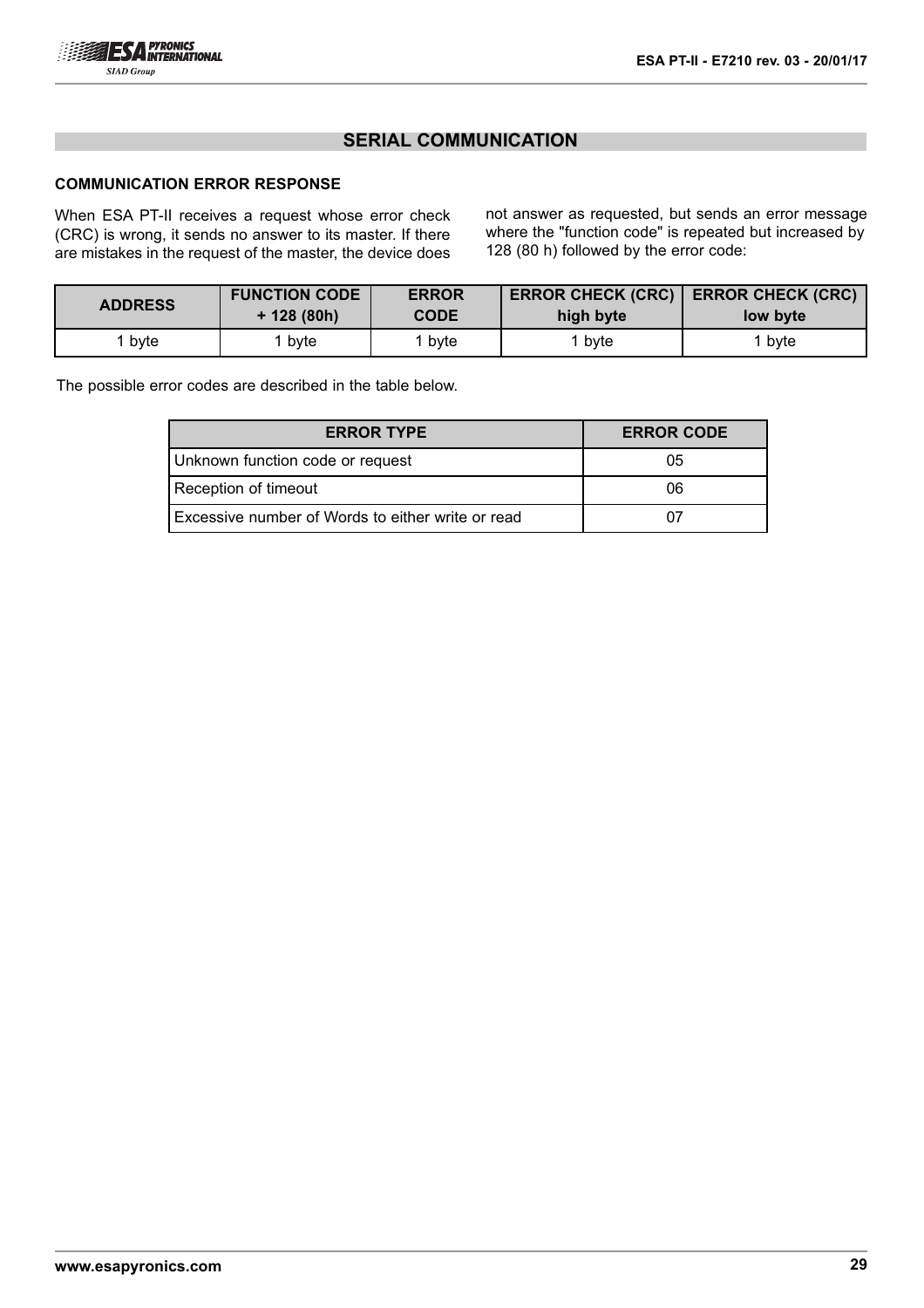# **WARNINGS**

■ ESA PT-II is a measuring device used for the control and regulation on combustion plants. It is thus not to be intended as a device that ensures safety for which there are special dedicated instruments.

■ The use of the pressure transmitter ESA PT-II must occur in an environment with temperature fluctuations within the limits permitted.

■ Avoid placing the instrument near intense magnetic or electric fields as well as in areas subject to vibrations.

■ The instrument must not be exposed to direct heat sources nor come into contact with combustion products such as liquids, solvents or corrosive gases.

■ In case of breaking or malfunctioning ESA PT-II must be sent to the manufacturer for repair or replacement.

■ Any type of modification or repair done by third parties automatically invalidates the warranty terms and conditions and may compromise the use of the instrument as well and the safety of the operators and plant.

### **INSTALLATION**

■ The equipment must be installed by skilled staff, in compliance with the regulations in force at the time and in the place of installation.

■A minimum protection class of IP40 must be always guaranteed when installing the device on the casing.

■ The device must be mounted vertically. The special mounting holes and the holes for cables are on the back cover. In order to make the holes we recommend you use either a milling cutter or tools suitable for thermoplastic material, having the correct diameter for the cable gland to be mounted. Threaded holes should be used in order to avoid modifying the protection degree.

■ The instrument must be electrically connected in a permanent way. Check that connections, supply voltage, frequency and capacity are correct and that the protection ground is connected to the correct terminal by means of adequate terminals.

■ Study all technical information and respect it, in particular the phase-neutral polarity, when making electric connections. The type of conductors and their location must be suitable for their application.

■ The connections for the transmission of the mA signal from ESA PT-II to the remote supervisor must be done by means of a screened double-wire cable, (2x1mm²) making sure that screening is grounded from one end only.

■ The connection for the compensation thermocouple is to be made by means of compensated cable of the same type as the thermocouple which is being used.

■The connection of the RS-485 serial line must be made via twisted, shielded cable connected in parallel among all the network users. It is necessary to install termination resistors at the beginning and end of the network (on the further nodes). ESA PT-II supplies such resistors, which must be eliminated when the instrument is not a terminal end of the network.

■ Before carrying out any type of measuring operation check the zero pressure setting, keeping the input hoses disconnected from the measuring element and in atmospheric pressure.

■ The pneumatic connections for the pressure input signals  $(+ / -)$  can be carried out with copper pipes (8 x 4 mm), avoiding long and U shaped paths. It is advisable to install the device in a higher position compared to the pressure sockets (calibrated flange, anubar, etc.), otherwise condensate drains must be installed.

■ If the instrument is used to measure relative pressure, the signal must be connected to the positive input, on the other hand the negative input must stay open (atmospheric pressure).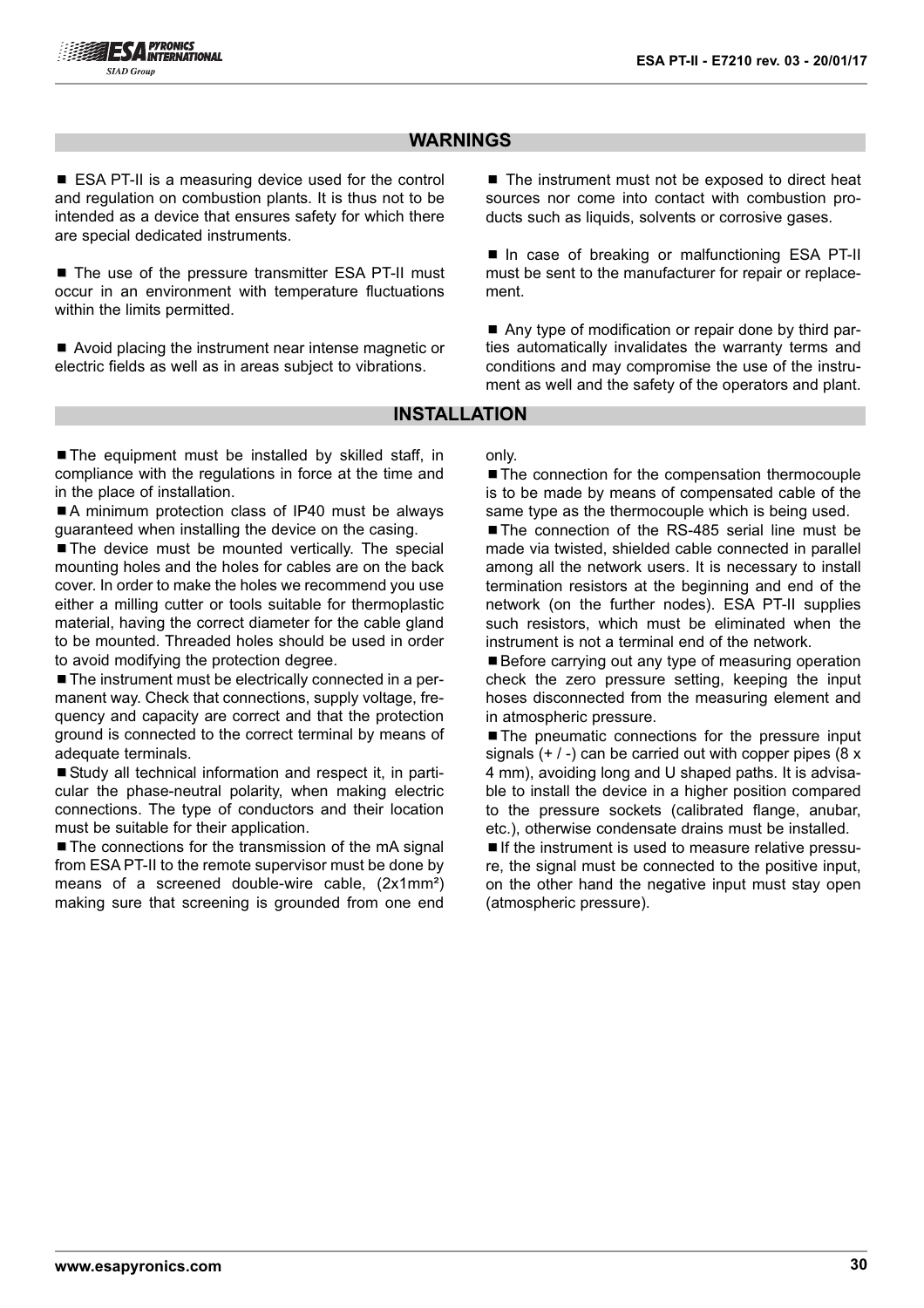| <b>Check</b>                        | <b>Type</b> | <b>Advised time</b> | <b>Operation</b>                                                                                                            |
|-------------------------------------|-------------|---------------------|-----------------------------------------------------------------------------------------------------------------------------|
| <b>Case closing</b>                 | O           | periodic            | Verify that the instrument is always closed to<br>prevent dirt, dust and moisture from entering and<br>damaging the device. |
| Integrity of connecting cable       | O           | every six months    | Check the exterior insulation integrity and the<br>absence of abrasion or conductor overheating.                            |
| Zero pressure setting               | $\Omega$    | every six months    | Make sure that the instrument with the hoses<br>disconnected from the measuring element indi-<br>cates zero pressure.       |
| <b>Pressure reading calibration</b> | $\Omega$    | annual              | Check the pressure measurement comparing it<br>with a sample instrument.                                                    |
| <b>Tightening of conductors</b>     | O/E         | annual              | Reduce to every six months in applications with<br>vibrations.                                                              |
| <b>Replacement of the device</b>    | Е           |                     | Replacement is necessary if the device is no lon-<br>ger functioning.                                                       |

# **GENERAL MAINTENANCE PLAN**

**NOTES** 

 $O =$  Ordinary /  $E =$  Extraordinary

# **ORDINARY MAINTENANCE**

.

For proper maintenance of ESA PT-II, strictly follow the instructions. Before carrying out maneuvers with the system on, make sure that process and operator safety are not compromised, if necessry check the parts with the system off.

## **CHECK OF THE CASE CLOSURE**

The closure of the device is essential for its proper functioning as it prevents agents that might damage the control board from entering. Make sure that the lid adheres to the base so that the sealing of the gasket is effective. If inside there is dirt, first disconnect the power supply to the device and then remove dirt by blowing with compressed air. Do not use any mechanical means for this operation.

## **CHECK OF CABLE INTEGRITY**

The integrity of the electrical cables can be checked visually. In case it is necessary to operate on the conductors for checking, as they are not totally visible, disconnect the power to the device before performing any operation.

### **ZERO PRESSURE SETTING CHECK**

 $\blacksquare$  Everytime before using, at disconnected inputs, check that the instrument displays zero pressure. If there is a deviation in the reading, follow the indications in the Functioning ESA PT menu chapter.

## **PRESSURE READING SETTING CHECK**

 $\blacksquare$  Checking the setting of the pressure reading is done by applying pressure signals in different points of the measuring range and compare the value indicated on the display with the pressure read by the sample device. If the measurement is incorrect, the instrument must be sent to the manufacturer to be recalibrated.

# **FASTENING OF CONDUCTORS**

Check the tightening of the wires into the terminals, required to prevent malfunction or overheating. During this operation, also check that the insulation of the wire reaches the inside of the terminal or terminal block.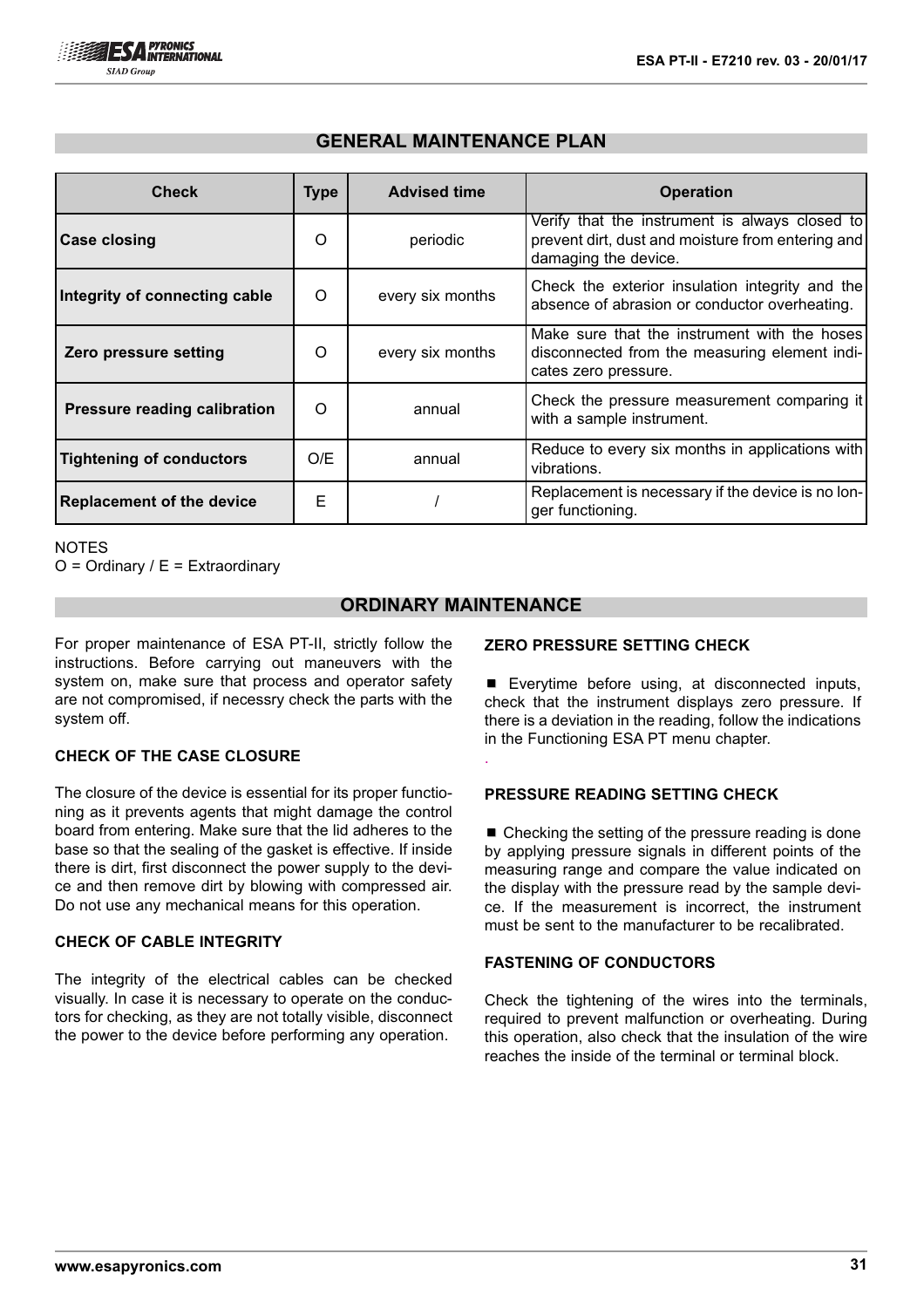## **EXTRAORDINARY MAINTENANCE**

For correct replacement of ESA PT-II, strictly follow the instructions to be carried out with the system off. It is recommended to have spare devices to be able to intervene quickly.

## **INSTRUMENT REPLACEMENT**

**1 -** Make sure that the device is the cause of failure or malfunction, and have available a spare part that is the sameas the one that is being replaced, verifying the data located on the identification label.

**2 -** Turn off the power supply, unscrew the locking screws and remove ESA PT-II from the base. Disconnect the tubes connected to the device and the quick-connect connectors leaving the conductors connected to them so that they do not disconnect the wires.

**3 -** Insert the new ESA PT-II and connect the connectors to their respective locations, making sure that they are inserted correctly and not overturned or shifted..

**4 -** Connect the tubes to the device by paying attention to + and - polarity,.

**5 -** Close the new instrument on the existing base, making sure that the wires do not remain pressed between the lid and base.

**6 -** Turn on power and check that the new device is working properly.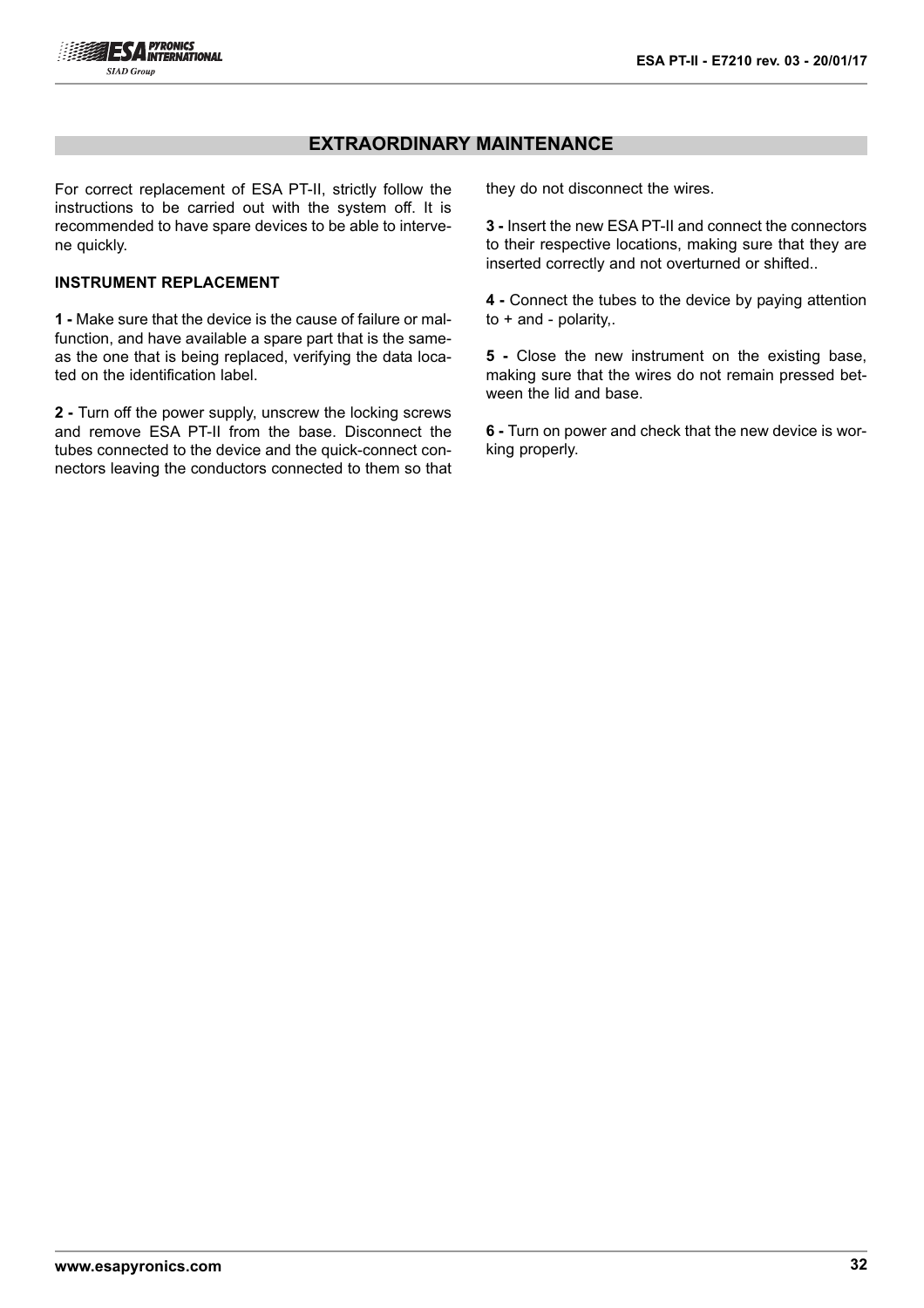# **ELECTRICAL CONNECTIONS**



## **STANDARD TERMINAL BOARD**

| Pos.           | <b>Description</b>           | Pos.    | <b>Description</b>              |
|----------------|------------------------------|---------|---------------------------------|
|                | Power supply neutral         | 8       | Current Out1 output negative    |
| $\overline{2}$ | Power supply phase 115 Vac   | 9       | TC1 thermocouple input negative |
| 3              | Power supply phase 230 Vac   | 10      | TC1 thermocopule input positive |
|                | Protection ground            | 11      | Communication input positive    |
| 5              | Digital input 1              | $12 \,$ | Communication input negative    |
| 6              | Digital input 1              | 13      | Communication line screen       |
|                | Current Out1 output positive |         |                                 |

## **TERMINAL BOARD - EXPC EXPANSION**

| <b>Position</b> | <b>Description</b>          |
|-----------------|-----------------------------|
| 14              | Ain1 current input negative |
| 15              | Ain1 current input positive |
| 23              | Dout1digital output         |
| 24              | Dout1digital output         |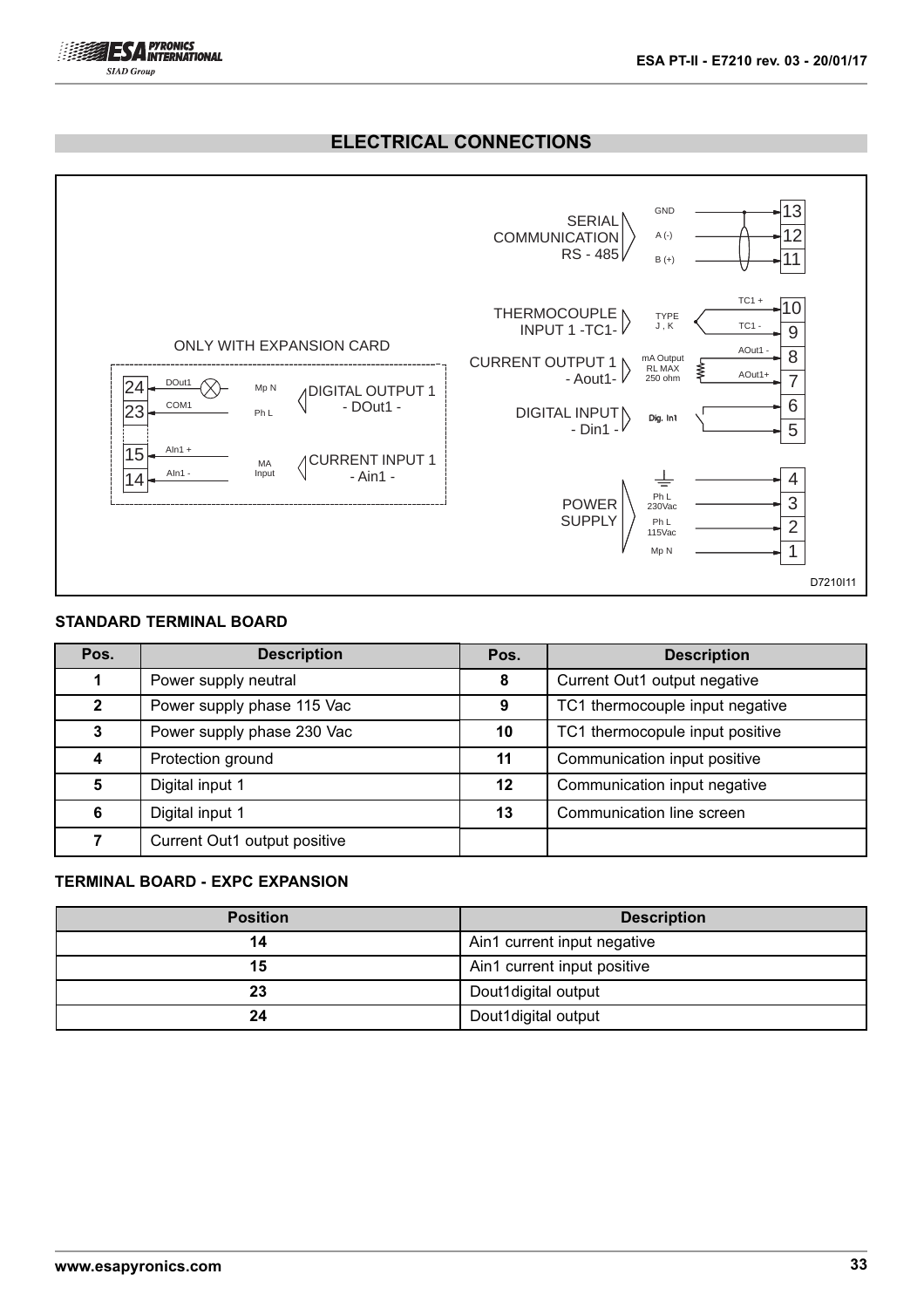

# **OUTLINE DIMENSIONS**



| <b>HOLES FOR CABLE ENTRY</b>                            | <b>DIAMETER mm</b> | <b>CABLE GLAND</b> |
|---------------------------------------------------------|--------------------|--------------------|
| $3 - 4 - 5 - 6 - 7 - 8$<br>$9 - 10 - 11 - 12 - 16 - 17$ | 16.0               | M16X1 - PG9        |
| $1 - 2 - 13 - 14 - 15$                                  | 20.0               | M20X1 - PG11       |

| Pos. | <b>OTHER ELEMENTS</b>             |
|------|-----------------------------------|
|      | Pre-cut fixing holes (old panels) |
|      | Fixing holes with M4 thread       |
|      | Screw for grounding               |
|      | Pressure positive input           |
|      | Pressure negative input           |